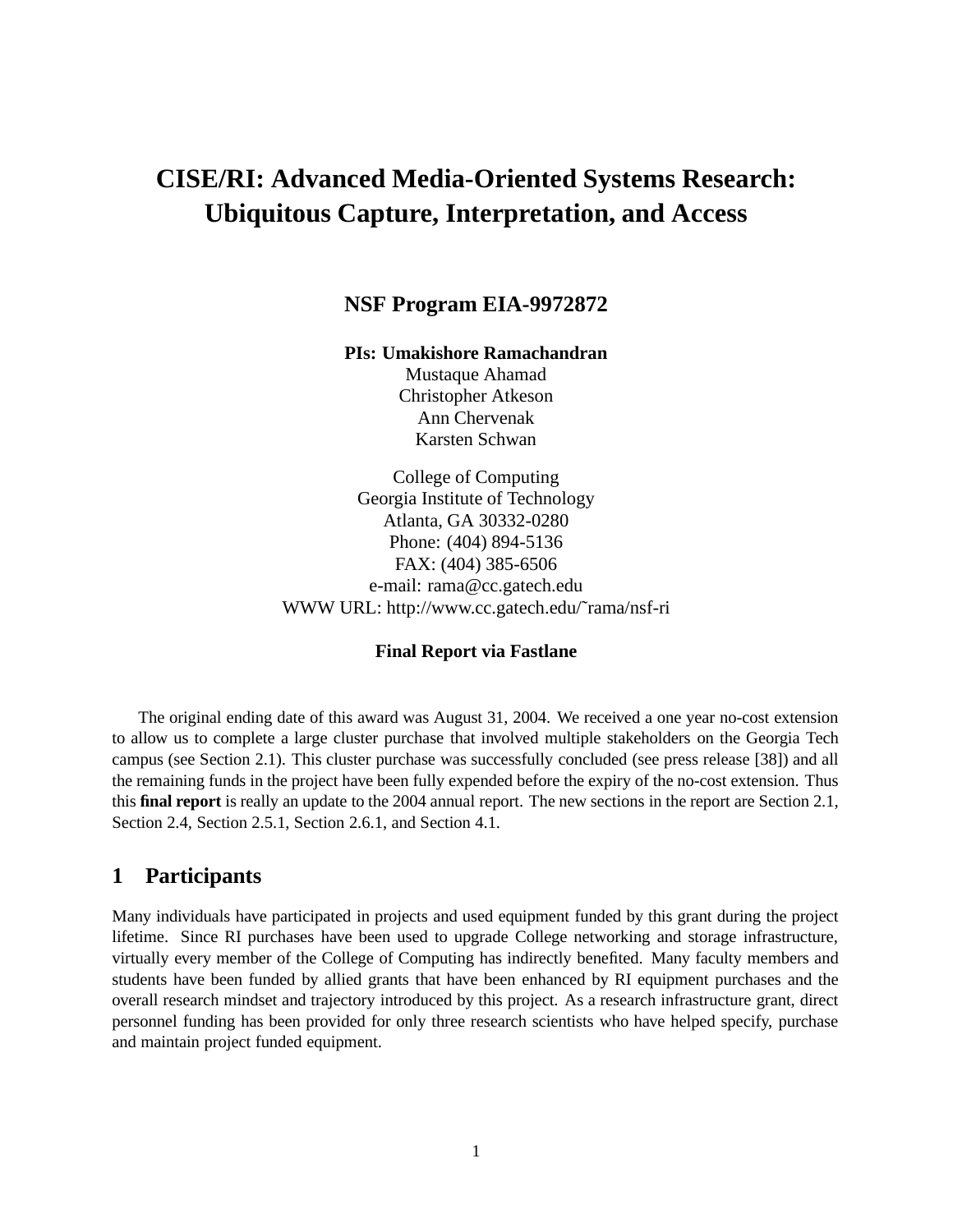#### **1.1 Principal Investigators**

The Principal Investigators are:

- Prof. Mustaque Ahamad
- Prof. Chris Atkeson
- Prof. Ann Chervenak
- Prof. Umakishore Ramachandran
- Prof. Karsten Schwan

Prof. Mustaque Ahamad maintains an active research program relating to distributed systems and security and has assumed the role of Director of the Georgia Tech Information Security Center (GTISC).

Prof. Chris Atkeson is currently on the faculty of Carnegie-Melon University and pursues research in robotics and humanoid movement.

Prof. Ann Chervenak is on leave at the Information Sciences Institute at the University of Southern California where she pursues research on data and replica management in grid computing systems and is an active contributor to the Globus project.

Prof. Umakishore Ramachandran oversaw the day-to-day management of the project and served as the primary contact for the duration of the grant.

Prof. Karsten Schwan pursues a variety of systems-related research involving high performance, realtime and ubiquitous applications on parallel, distributed and embedded platforms. Prof. Schwan is director of the Georgia Tech Center for Experimental Research in Computer Systems (CERCS).

Professors Ahamad, Ramachandran, and Schwan have active research projects reported in the Activities and Findings section of this report.

### **1.2 Senior Personnel**

The following faculty members have contributed to the grant:

- Prof. Gregory Abowd
- Prof. Irfan Essa
- Prof. Richard Fujimoto
- Prof. Ramesh Jain (ECE)
- Prof. Hsien-Hsin Lee (ECE)
- Prof. Sung Kyu Lim (ECE)
- Prof. Ling Liu
- Prof. Kenneth Mackenzie
- Prof. Ed Omiecinski
- Prof. Calton Pu
- Prof. James Rehg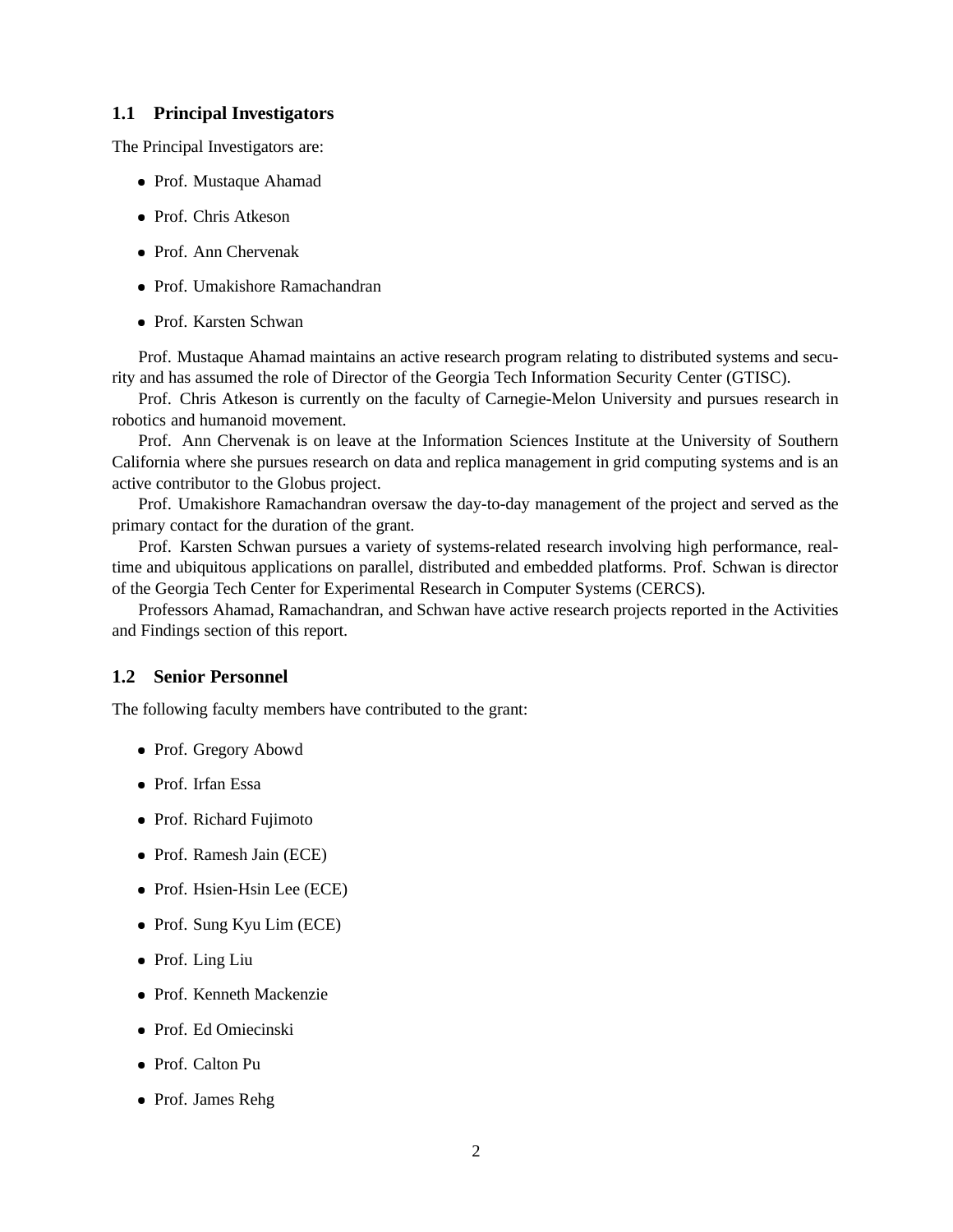Prof. Sudhakar Yalamanchili (ECE)

Professors Abowd, Fujimoto, Jain, and Liu have active research projects reported in the Activities and Findings section of this report.

# **1.3 Research Scientists**

The following research scientists have contributed to the grant:

- Neil Bright
- Gregory Eisenhauer
- Phillip Hutto
- Beth Plale
- Matthew Wolenetz
- Matthew Wolf

Bright, Hutto, and Wolenetz were partially funded by the grant during this reporting period.

# **1.4 Postdocs and Visitors**

- Prof. Dick Gaylor (visitor)
- Prof. Jin Nakazawa (visitor, Keio University, Japan)
- Dr. Rahul Singh (postdoc)
- Dr. Myoung K. Tcheun (postdoc)
- Prof. HeonChang Yu (visitor, Korea University, South Korea)

# **1.5 Graduate Students**

A large number of Masters and PhD students have worked on the project including:

- Sameer Adhikari
- Bikash Agarwalla
- Nova Ahmed
- Yavor Angelov
- Tushar Bansal
- Fabian Bustamante
- Yuan Chen
- Lynn Daley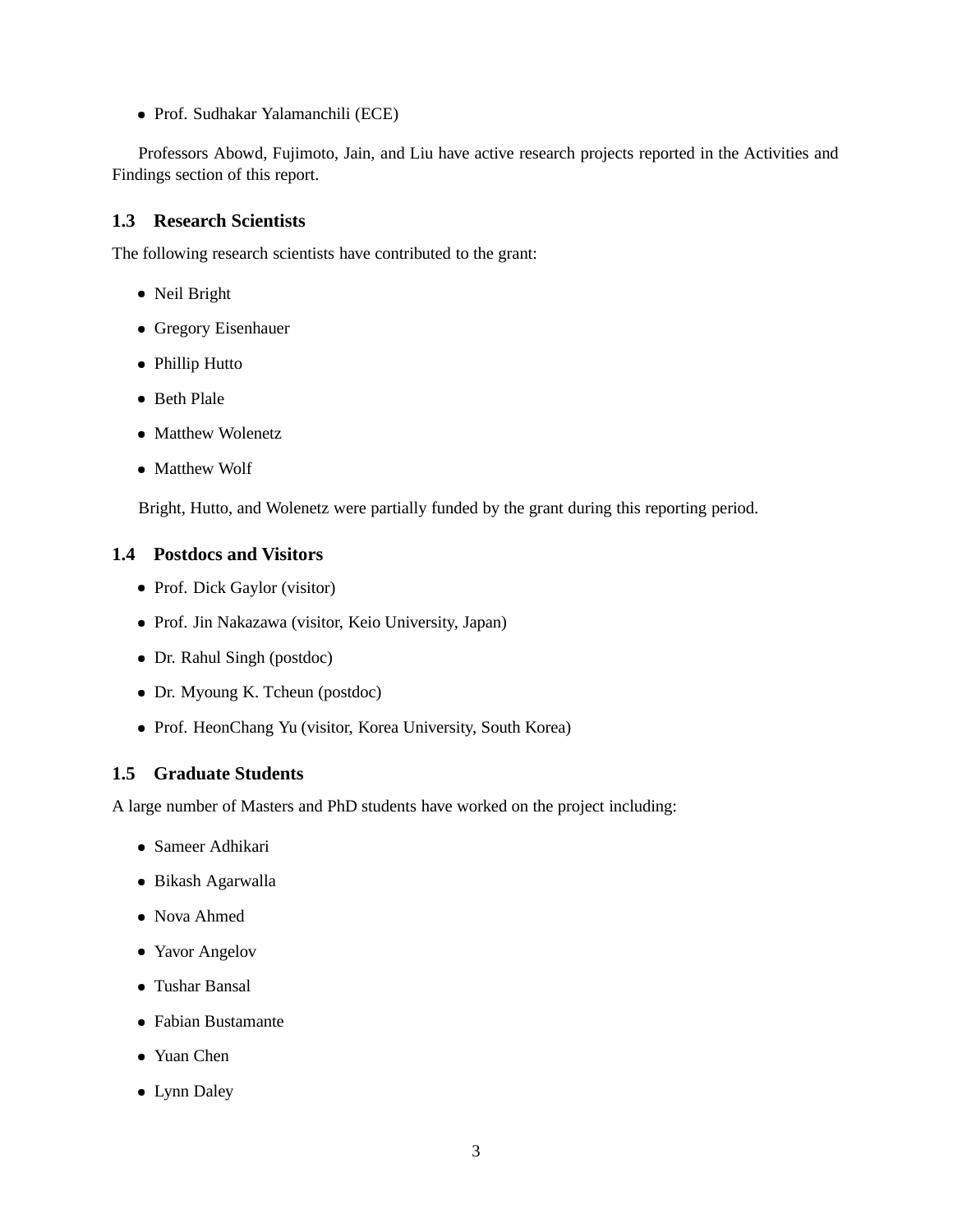- Josh Fryman
- Ivan Ganev
- Ada Gavrilovska
- Nissim Harel
- Antonio Haro
- Qi He
- David Hilley
- Chad Huneycutt
- Jamina Jancic
- Byron Jeff
- Namgeun Jeong
- Adam Johnson
- Younggyun Koh
- Rajaram Krishnamurthy
- Rajnish Kumar
- Zachary Kurmas
- Jeannie Lee
- Jun Li
- Xinhu Li
- Dave Lillethun
- Bin Liu
- Hasnain Mandviwala
- Durga Mannaru
- Vernard Martin
- Martin Modahl
- Van Oleson
- Derik Pack
- Arnab Paul
- Christian Poellabauer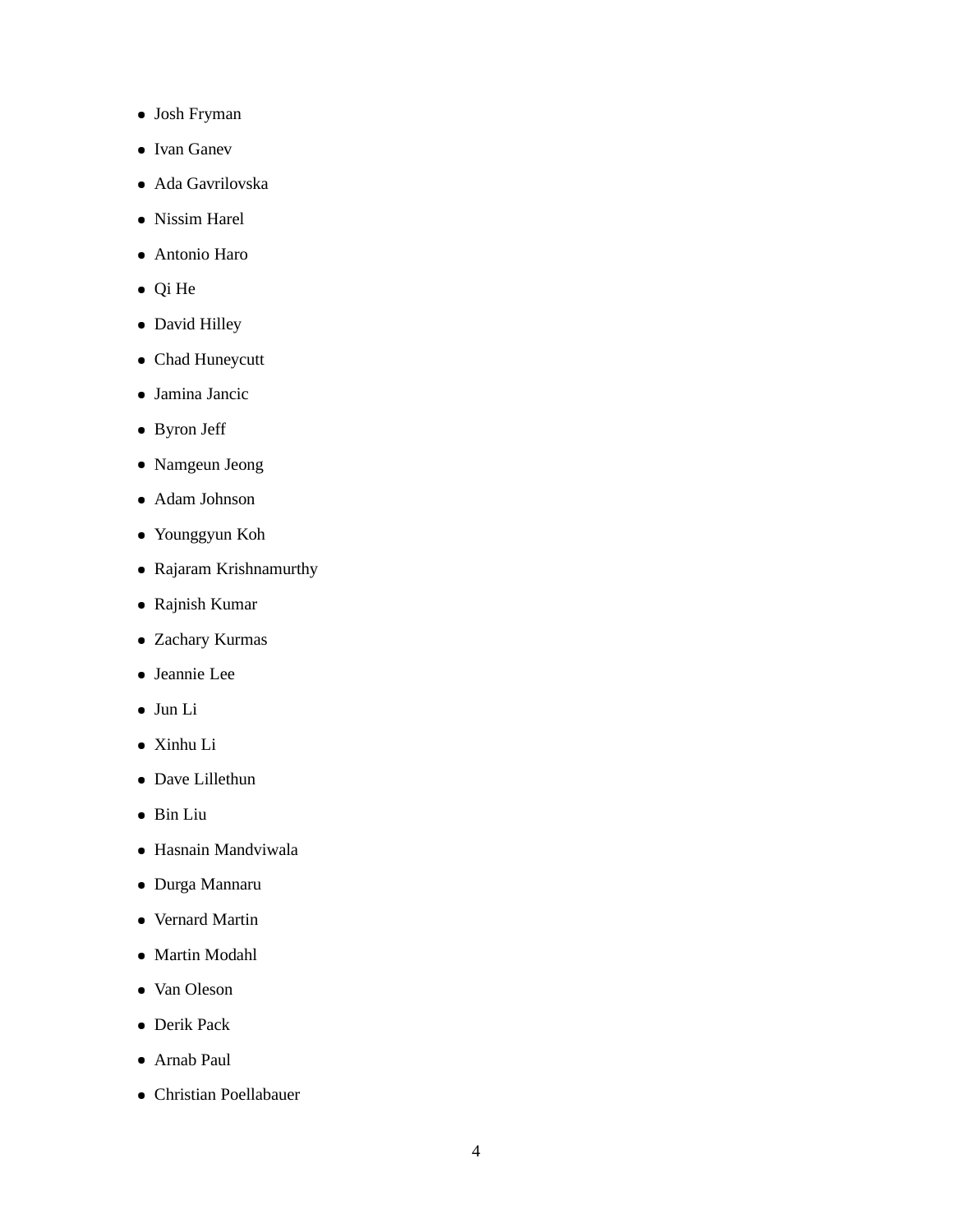- Ramprasadh Ramanarayanan
- David Robinson
- Rajat Sharma
- Jun-Suk Shin
- Xiang Song
- Rich West
- Patrick Widener
- Dong Zhou

# **1.6 Undergraduate Students**

The Systems Group maintains an active program (Systems Hackfest) involving undergraduates in various research projects for fun, course credit, or pay.

Undergraduates who have worked on allied projects include:

- Ilya Bagrak
- Garret Boyer
- Jiayue (Simon) Chen
- Zachary Crowell
- Ken Edwards
- Ahmed El-Helw
- Jason Fletcher
- David Hilley
- Seth Horrigan
- James Kim
- Kirill Mechitov
- Martin Modahl
- Paolo Rugero Mentonelli
- Nate Rivard
- Rex Sheridan
- Luke Snyder
- Zaib Talat
- Robert Thomas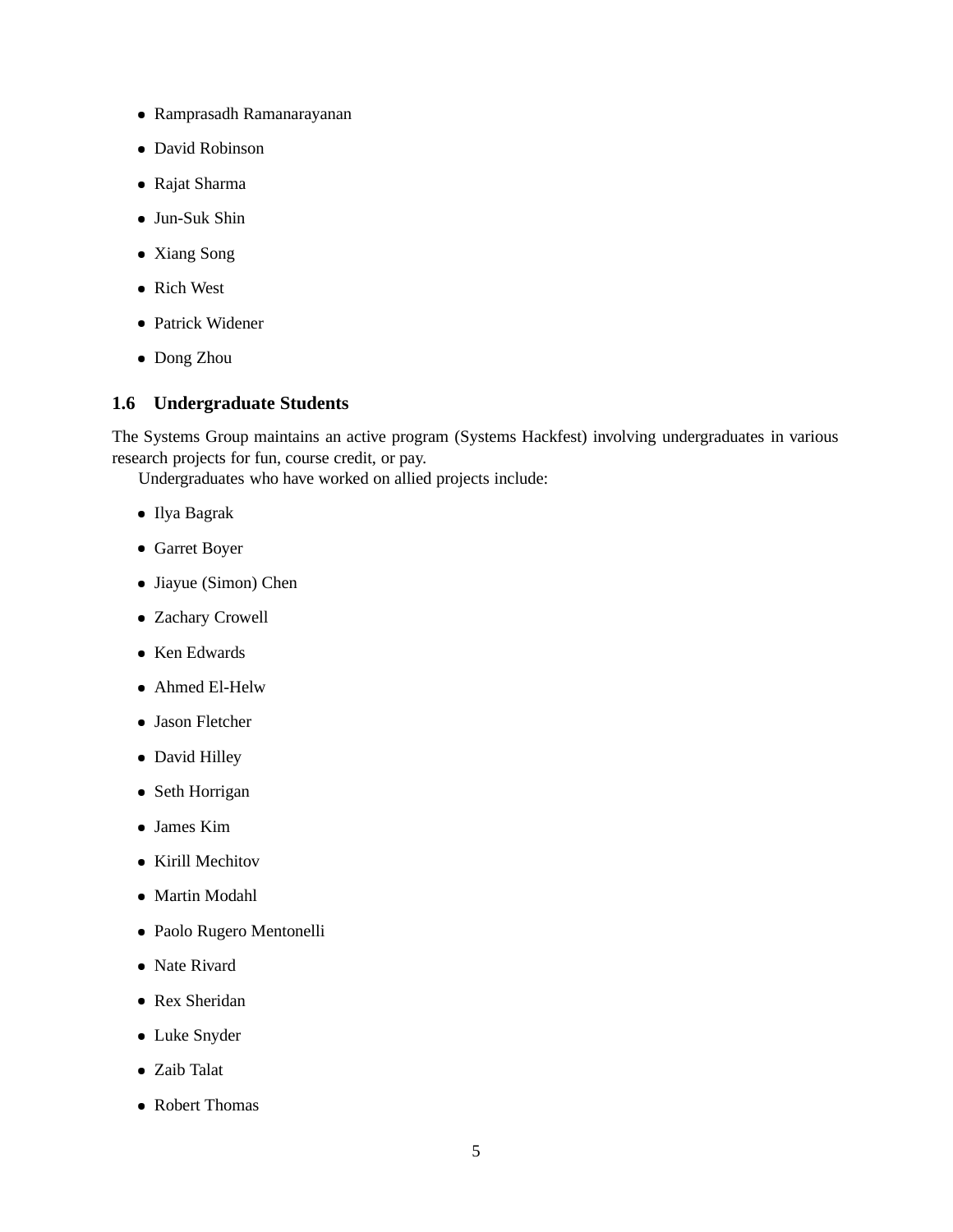- Aaron Zollman
- Hua Yang

Many undergraduates who begin research with us have continued on to the Masters or PhD programs. Several of the above students were supported through an REU supplement during this reporting period. Thus you will see some of the same names appearing under both undergraduate and graduate students who worked on the project.

#### **1.7 Organizations**

Grant personnel are involved in a variety of interactions with industry affiliates. These interactions are often fostered and mediated by the Center for Experimental Research in Computer Systems (CERCS) and its Industry/University Cooperative Research Center (IUCRC). Most grant personnel are members of CERCS and maintain fruitful and vital ongoing interactions with industry affiliates.

In some cases researchers maintain direct interactions with individual industry researchers (e.g. Ramachandran interacts with Raj Kumar and Kath Knobe at HP Labs). Graduate students often accept internships or permanent positions at industry affiliates and work on research-related projects (e.g. Sameer Adhikari – internship at HP Labs; Yavor Angelov – position at Microsoft). In some cases, personnel maintain dual affiliations (e.g. Dr. Matthew Wolf also works at DOE Oakridge). Visiting faculty and postdocs help facilitate interactions with other institutions (e.g. Prof. Jin Nakazawa from Keio University and Prof. HeonChang Yu from Korea University).

Investigators and senior personnel maintain active travel schedules, visiting affiliates and seeking out new relationship (e.g. Prof. Ramachandran was one of four-invited speakers at a two-day workshop on pervasive computing held at National Chiaotung University in Taiwan and gave a presentation at Samsung Research Labs in South Korea on the same trip). In addition, CERCS maintains an active visiting lecturer program, bringing more than 30 researchers from around the world to the Georgia Tech campus within the last year. Recent visitors include: Dr. Ahmed Gheith (IBM), Prof. Philip Wadler (Edinburgh University), Prof. Gilles Muller (Ecole des Mines de Nantes), Prof. Doug Lea (SUNY Oswego), Mathai Joseph (Tata Research Development and Design Center), Prof. Peter Steenkiste (Carnegie Mellon University), Kevin Kloker and Phil May (Motorola), Prof. Hermann Haertig (Technische Universtaet Dresden), Dr. Roy Ju (Intel), and Dr. Gopal Pingali (IBM). CERCS maintains formal affiliation with member companies including: Boeing, Dell, Delta, HP, IBM, Intel, Raytheon, Microsoft, and Tata.

# **2 Activities and Findings**

#### **2.1 2004-2005 Equipment Acquisition**

We expended the remaining funds in the RI to leverage the purchase of a cluster that has the following configuration:

- 1. 53 dual-processor nodes with 3.2 GHz Intel Xeon w/EM64T and 6GB DRAM
- 2. Non-blocking 4x Infiniband network
- 3. Gigabit Ethernet networking (redundant connection)
- 4. Fibre Channel and Gigabit Ethernet I/O modules for Infiniband.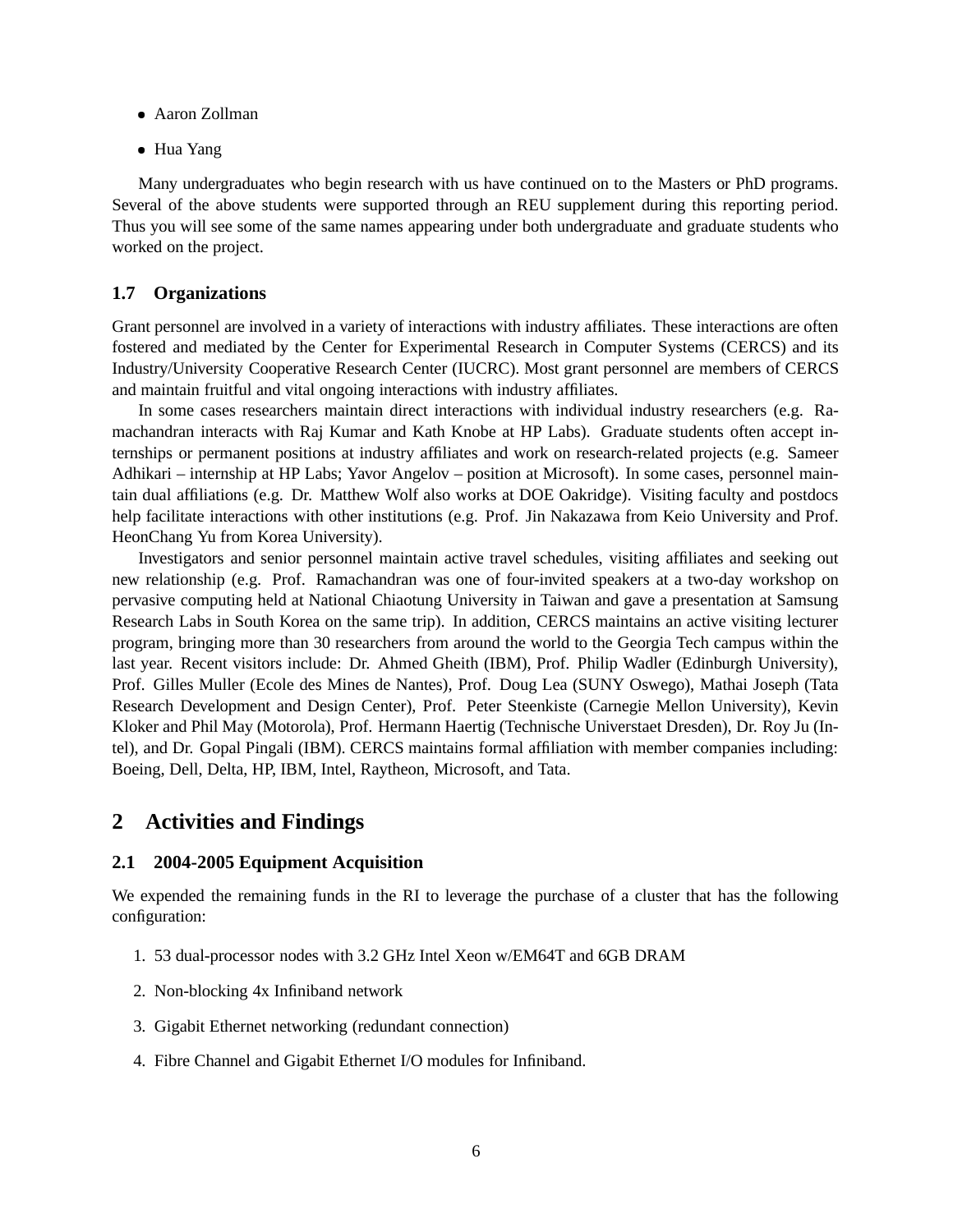In fact, we coordinated the purchase with other units on campus (particularly Aerospace) putting Georgia Tech on the map of institutions with a large supercomputer (see press release [38]). The acquisition gives a combined capability of 181 dual processor Intel Xeon nodes (Aerospace purchased a 128-node cluster along with the RI purchase). Dell computers worked with us to give us a good deal.

#### **2.2 Research and Education**

The research artifacts from the project are finding their way into graduate courses and we have significant undergraduate participation in project-related research. We have funded about eight undergraduates through the Research Experience for Undergraduates grant supplement, sponsored a similar number of independent undergraduate research projects for course credit (CS 4903) and have sponsored three capstone senior design projects (CS 3901) that each result in a poster presentation at the annual Undergraduate Research Symposium. One senior design project is in progress related to MediaBroker Federation (James Kim) and we anticipate a SensorLab project (Robert Thomas) in Spring 2005.

SensorLab resources were used in Spring 2004 for a project in an ECE graduate seminar (ECE 8883A Sensor Enabled Embedded Systems) taught by Visiting Professor Mark Smith from HP Labs. SensorLab resources are used regularly in two CoC graduate seminars, CS 8803E Pervasive Computing with Distributed Sensors (taught by Prof. Ramachandran) and CS 7470B Mobile and Ubiquitous Computing (taught by Prof. Gregory Abowd). SensorLab software will be used for a project in a graduate course on Distributed Systems (CS 559) taught by Phillip Hutto at Emory University in Fall 2004. We hope that as the SensorLab software matures, it will receive even more exposure and use at Georgia Tech and other schools.

### **2.3 Findings**

This project aims to provide end-to-end infrastructure for capture, interpretation and access of data streams in distributed, high-performance environments such as sensor-rich, pervasive computing environments, scientific computing environments, and networks of embedded systems.

This subsection details the research accomplishments in the year 2003-04, which was part of the 2004 Annual report. Research summaries are organized by primary contributing investigator. Section 2.4 gives the update for the period of the no-cost extension (2004-2005).

#### **2.3.1 Abowd**

**Sound Source Localization** Recent research in ubiquitous computing has focused both on how to infer human activity from a variety of signals sensed in the environment as well as how to use that information to support interactions. In this paper [1], we examine the feasibility and usefulness of sound source localization (SSL) in a home environment, which is an implicit location system to support monitoring of a remote space as well as to infer key activities, such as face-to-face conversations. We present a microphone array system that covers a significant portion of the public space in a realistic home setting and discuss monitoring and automated inferring applications that are made possible with this technology in a domestic setting.

#### **2.3.2 Ahamad**

**Agile Store** The *Agile Store* [2] is a distributed storage service that stores data securely even in the face of a limited number of compromised servers. The Agile Store is designed to offer a continuous tradeoff between performance and security guarantees based on the perceived threat level and the security and performance requirements on the stored data objects. We address a number of issues in this project including data storage techniques, Byzantine fault detection and automated reconfiguration of the system, intrusion detection, and performance optimization of replication-based protocols. A prototype file system of the store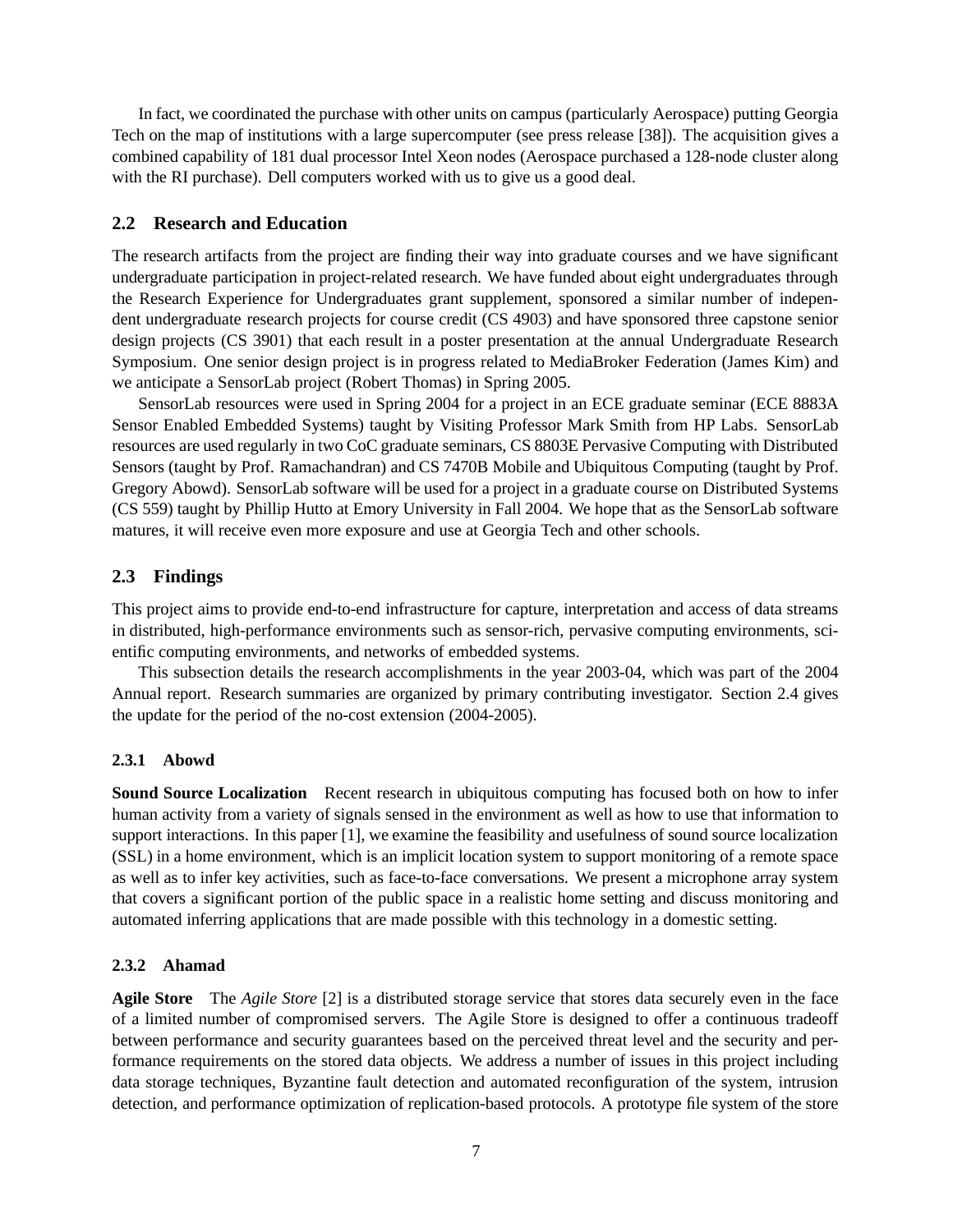has been implemented. Experiments and measurements with the prototype indicate that our system's performance is competitive with NFS, which has no replication and includes no security provisions other than access control. In addition, our implementation demonstrates the agile approach to guaranteeing security in distributed storage, being flexible in terms of performance and security guarantees, to requirements on stored data, and employing protocols that are self-tuning based on perceived threat levels and measured resource availabilities.

### **2.3.3 Essa**

**TV Watcher** With the explosion of streaming content in broadcast media, there is a need for a system architecture that automates the capture, filtration, categorization, correlation, and higher level inferencing of such data from distributed sources. TV Watcher [3] is a prototypical example of an application that demonstrates all of the above needs. This application allows user-controlled correlation of live television feed and enables a user to automatically navigate through the available channels to choose the content of interest. Symphony is an architecture for the distributed real-time media analysis and delivery which meets the system requirements for such applications. TV Watcher is built on top of the Symphony architecture, and currently uses closed-captioning information to correlate television programming. Through user studies we show that correlation engine is able to consistently pick significantly useful and relevant content.

### **2.3.4 Fujimoto**

**Conservative Synchronization** Parallel discrete event simulation techniques have enabled the realization of large-scale models of communication networks containing millions of end hosts and routers. However, the performance of these parallel simulators could be severely degraded if proper synchronization algorithms are not utilized. In this paper [5], we compare the performance and scalability of synchronous and asynchronous algorithms for conservative parallel network simulation. We develop an analytical model to evaluate the efficiency and scalability of certain variations of the well-known null message algorithm, and present experimental data to verify the accuracy of this model. This analysis and initial performance measurements on parallel machines containing hundreds of processors suggest that for scenarios simulating scaled network models with constant number of input and output channels per logical process, an optimized null message algorithm offers better scalability than efficient global reduction based synchronous protocols.

**Federated Network Simulation** We describe [6] an approach and our experiences in applying federated simulation techniques to create large-scale parallel simulations of computer networks. Using the federated approach, the topology and the protocol stack of the simulated network is partitioned into a number of submodels, and a simulation process is instantiated for each one. Runtime infrastructure software provides services for interprocess communication and synchronization (time management). We first describe issues that arise in homogeneous federations where a sequential simulator is federated with itself to realize a parallel implementation. We then describe additional issues that must be addressed in heterogeneous federations composed of different network simulation packages, and describe a dynamic simulation backplane mechanism that facilitates interoperability among different network simulators. Specifically, the dynamic simulation backplane provides a means of addressing key issues that arise in federating different network simulators: differing packet representations, incomplete implementations of network protocol models, and differing levels of detail among the simulation processes. We discuss two different methods for using the backplane for interactions between heterogeneous simulators: the cross-protocol stack method and the splitprotocol stack method. Finally, results from an experimental study are presented for both the homogeneous and heterogeneous cases that provide evidence of the scalability of our federated approach on two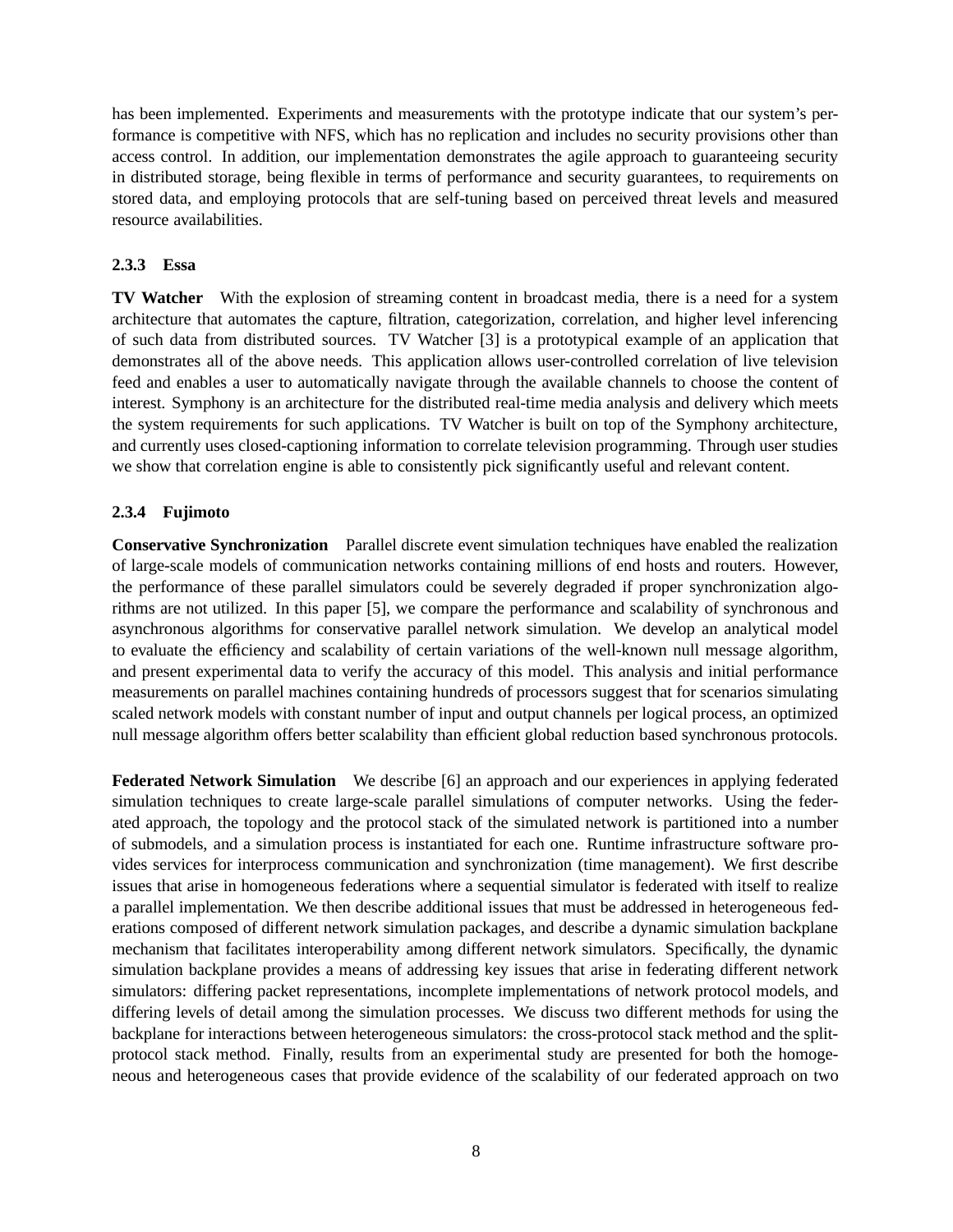moderately sized computing clusters. Two different homogeneous implementations are described: Parallel/Distributed ns (pdns) and the Georgia Tech Network Simulator (GTNetS). Results of a heterogeneous implementation federating ns with GloMoSim are described. This research demonstrates that federated simulations are a viable approach to realizing efficient parallel network simulation tools.

**Vehicle-to-Vehicle Networks** There has been increasing interest in information infrastructures based on vehicle-to-vehicle communications. Proposed network architectures have unique characteristics that distinguish them from other systems. In this paper [4], we present analytical models to study spatial propagation of information in a highly mobile vehicle-to-vehicle ad-hoc network. We show that information propagation depends on vehicle traffic characteristics, e.g., the vehicle density, average vehicle speed and relative speed among vehicles. Simulations validate these models and highlight the need to include other vehicle traffic models.

# **2.3.5 Liu**

**MobiEyes** Location monitoring is an important issue for real time management of mobile object positions. Significant research efforts have been dedicated to techniques for efficient processing of spatial continuous queries on moving objects in a centralized location monitoring system. Surprisingly, very few have promoted a distributed approach to real-time location monitoring. In this paper [7] we present a distributed and scalable solution to processing continuously moving queries on moving objects and describe the design of MobiEyes, a distributed real-time location monitoring system in a mobile environment. Mobieyes utilizes the computational power at mobile objects, leading to significant savings in terms of server load and messaging cost when compared to solutions relying on central processing of location information at the server. We introduce a set of optimization techniques, such as Lazy Query Propagation, Query Grouping, and Safe Periods, to constrict the amount of computations handled by the moving objects and to enhance the performance and system utilization of Mobieyes. We also provide a simulation model in a mobile setup to study the scalability of the MobiEyes distributed location monitoring approach with regard to server load, messaging cost, and amount of computation required on the mobile objects.

**TrustMe** Decentralized Peer to Peer (P2P) networks offer both opportunities and threats. Its open and decentralized nature makes it extremely susceptible to malicious users spreading harmful content like viruses, trojans or, even just wasting valuable resources of the network. In order to minimize such threats, the use of community-based reputations as trust measurements is fast becoming a de-facto standard. The idea is to dynamically assign each peer a trust rating based on its performance in the network and store it at a suitable place. Any peer wishing to interact with another peer can make an informed decision based on such a rating. An important challenge in managing such trust relationships is to design a protocol to secure the placement and access of these trust ratings. Surprisingly, all the related work in this area either support very limited anonymity or assume anonymity to be an undesired feature and neglect it. In this paper [8], we motivate the importance of anonymity, especially in such trust based systems. We then present TrustMe a secure and anonymous underlying protocol for trust management. The protocol provides mutual anonymity for both the trust host and the trust querying peer. Through a series of simulation-based experiments, we show that the TrustMe protocol is extremely secure in the face of a variety of possible attacks and present a thorough analysis of the protocol.

# **2.3.6 Ramachandran**

**DFuse** Simple in-network data aggregation (or fusion) techniques for sensor networks have been the focus of several recent research efforts, but they are insufficient to support advanced fusion applications. We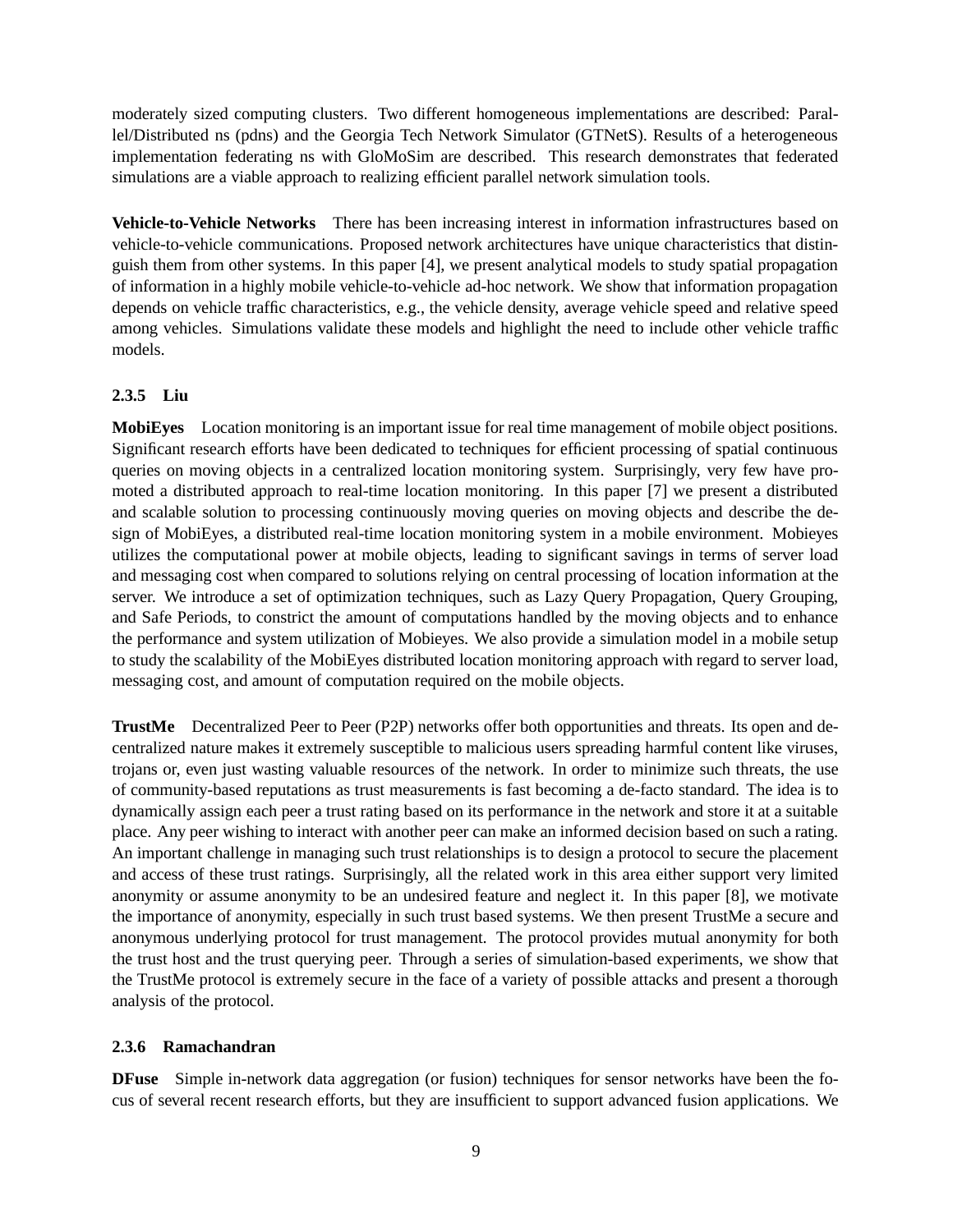extend these techniques to future sensor networks and ask two related questions: (a) what is the appropriate set of data fusion techniques, and (b) how do we dynamically assign aggregation roles to the nodes of a sensor network. We have developed an architectural framework, DFuse [9, 10] for answering these two questions. It consists of a data fusion API and a distributed algorithm for energy-aware role assignment. The fusion API enables an application to be specified as a coarse-grained dataflow graph, and eases application development and deployment. The role assignment algorithm maps the graph onto the network, and optimally adapts the mapping at run-time using role migration. Experiments on an iPAQ farm show that, the fusion API has low-overhead, and the role assignment algorithm with role migration significantly increases the network lifetime compared to any static assignment. Interfacing with the real world is critical for pervasive grid computing applications, and sensor networks provide this capability. Managing the utilization of sensor network resources in an application-driven manner with DFuse middleware enables a controlling entity, such as a larger grid-based application, to determine which portions of application functionality should be satisfied within the sensor network or within the backbone infrastructure provided by more capable resources. Also, the fusion channel programming abstraction concretized in DFuse applies in domains other than sensor networks. Integrating the placement and migration capabilities of this abstraction with a pervasive grid scheduler is a route to providing application-directed performance policy management to pervasive computing applications seamlessly spanning grids and sensor networks.

**Event Web** While the volume and diversity of multimedia permeating the world around us increases, our chances of making sense of the available information do the opposite. This environment poses a number of challenges which include achieving scalability while accessing all the available media, live and archived, inferring its context, and delivering media to all interested parties with its context attached. We envision [11] a solution to this set of challenges in a novel system architecture. As a starting point, however, we select a previously described framework, Event-Web, suitable for annotating raw multimedia data with context meaningful to end users. We then map it onto a distributed architecture capable of correlating, analyzing, and transporting the volumes of data characteristic of the problem space. This paper first presents the requirements for our architecture, then discusses this architecture in detail, and outlines our current implementation efforts.

**Media Broker** MediaBroker [12] is a distributed framework designed to support pervasive computing applications. Specifically, the architecture consists of a transport engine and peripheral clients and addresses issues in scalability, data sharing, data transformation and platform heterogeneity. Key features of MediaBroker are a type-aware data transport that is capable of dynamically transforming data en route from source to sinks; an extensible system for describing types of streaming data; and the interaction between the transformation engine and the type system. Details of the MediaBroker architecture and implementation are presented in this paper. Through experimental study, we show reasonable performance for selected streaming media-intensive applications. For example, relative to baseline TCP performance, MediaBroker incurs under 11% latency overhead and achieves roughly 80% of the TCP throughput when streaming items larger than 100 KB across our infrastructure.

**Ubiquitous Computing Infrastructure Taxonomy** We survey [13] a variety of subsystems designed to be the building blocks from which sophisticated infrastructures for ubiquitous computing are assembled. Our experience shows that many of these building blocks fit neatly into one of five categories, each containing functionally-equivalent components. Effectively identifying the best-fit "lego-pieces", which in turn determines the composite functionality of the resulting infrastructure, is critical. The selection process, however, is impeded by the lack of convention for labeling these classes of building blocks. The lack of clarity with respect to what ready-made subsystems are available within each class often results in naive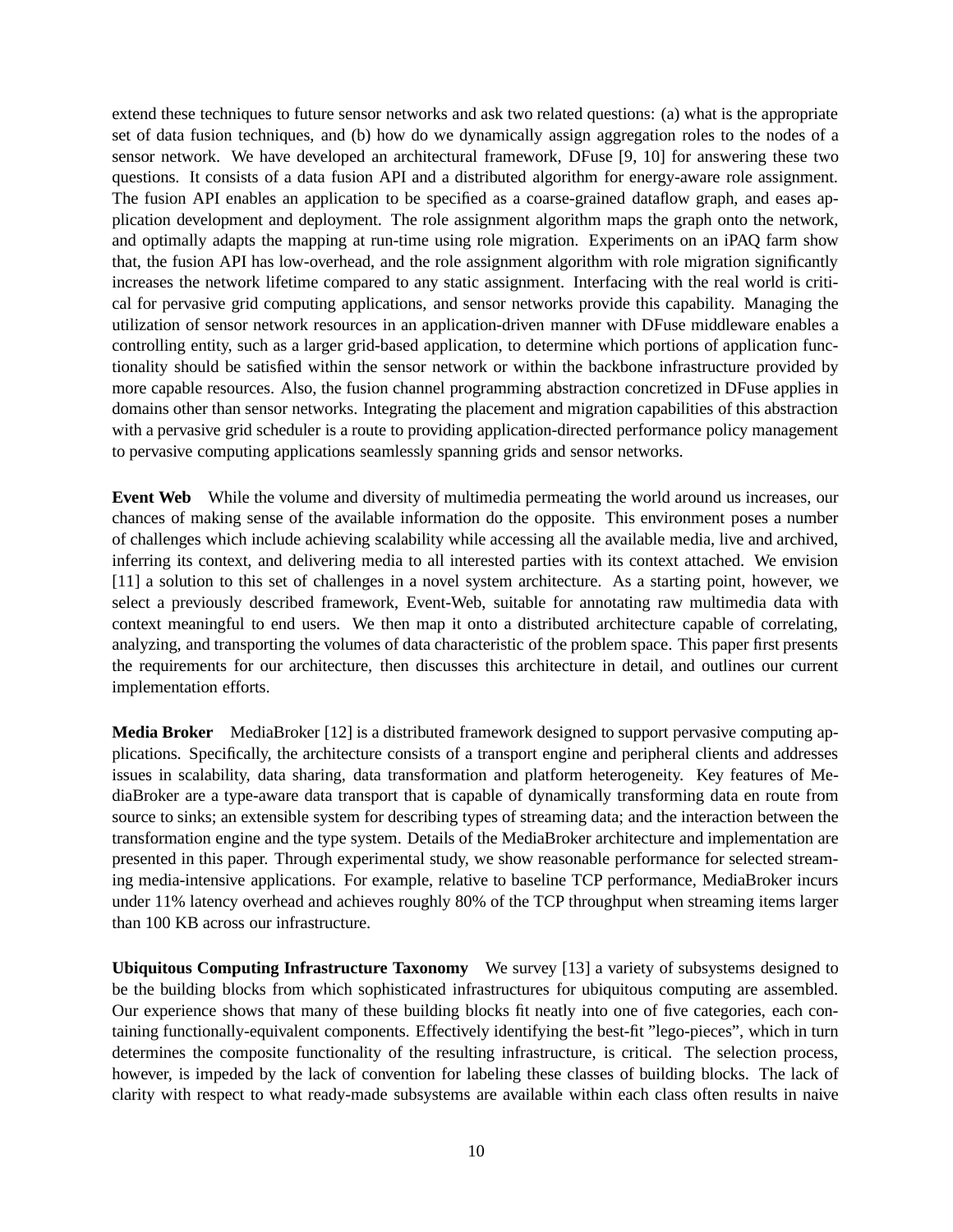re-implementation of ready-made components, monolithic and clumsy implementations, and implementations that impose non-standard interfaces onto the applications above. This research explores each class of subsystems in light of the experience gained over two years of active development of both ubiquitous computing applications and software infrastructures for their deployment.

**Resource Allocation for Interactive Utility Grids** During an internship collaboration at HP, one of our graduate students assisted with the concretization of a grid-based architecture for supporting interactive, remotely executed applications [14]. Emerging large scale utility computing systems like Grids promise computing and storage to be provided to end users as a utility. System management services deployed in the middleware are a key to enabling this vision. Utility Grids provide a challenge in terms of scale, dynamism, and heterogeneity of resources and workloads. In this work, we present a model-based architecture for resource allocation services for Utility Grids. The proposed service is built in the context of interactive remote desktop session workloads and takes application performance QoS models into consideration. The key design guidelines are hierarchical request structure, application performance models, remote desktop session performance models, site admission control, multi-variable resource assignment system, and runtime session administration control. We have also built a simulation toolkit that can handle mixed batch and remote desktop session requests, and have implemented our proposed resource allocation service into the toolkit. Experiments show that our proposed architecture for resource allocation services addresses the needs of emerging utility computing systems and captures the key concepts and guidelines for building such services in these environments.

**Middleware Guidelines for Future Sensor Networks** In this work [15], we further analyze DFuse based on the interplay between resource requirements for compute and communication intensive sensor network processing and the resultant implications on the figures of merit of interest to an application including latency, throughput, and lifetime. The workload used is a surveillance application. Middleware capabilities include data fusion, role migration (simple relaying versus in-network processing), and prefetching. Through a simulation-based study, we shed light on the impact of device characteristics such as CPU speed and radio features on application figures of merit. We show, in the presence of prefetching, that radio bandwidth above a threshold may not impact latency for compute-intensive workloads and that the network lifetime is virtually the same irrespective of the radios' power saving mode. We also show that a simple minded cost function may not be sufficient to guide migration decisions in the middleware.

**Reasoning about Time, Location, and Identity in Distributed Pervasive Computing** The pervasiveness of computing is creating opportunities for new kinds of applications. However, the software infrastructure for developing complex pervasive computing applications is far from mature. Examples of complex pervasive computing applications include surveillance, traffic management and mobile commerce. These applications, though seemingly different, have some common requirements from the software infrastructure. Components of the application are physically distributed over space, with all the attendant needs of distributed programming. The components are also distributed over time; thus application level decisions are influenced by live data as well as historical data. The components are temporally dynamic in that the participating entities change constantly over time or an entity may participate in discrete intervals rather than a continuous interval. The components are spatially dynamic in that the participating entities may be mobile or they may change their behavior based on location. The application components that are spread over time and space may have widely heterogeneous computation and communication capabilities. Faults might arise in individual components. The ability of the application to tolerate and react to such faults will depend on the time and location of the fault. Fundamentally, these applications need to reason about events with respect to time, location, and identity in an integrated manner to control application behavior. Time, space, and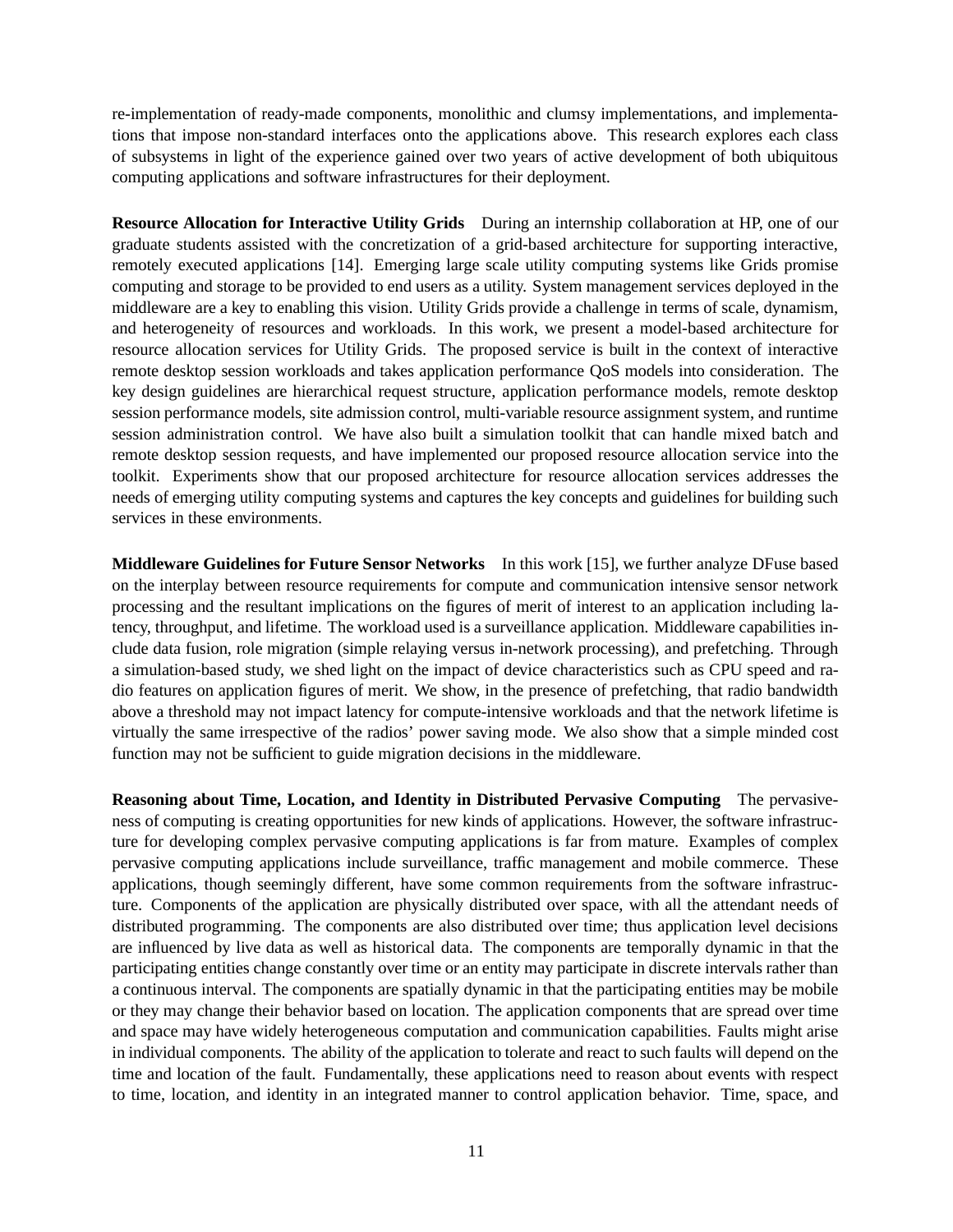identity refer, respectively, to the when, where, and who of events that drive the behavior of the application. We develop the system infrastructure to support the ability to reason about time, space, and identity [16]. The system has the following components: reasoning operations, participation protocol, and communication model. The reasoning operations provide a rich set of APIs for navigating the three-dimensional continuum of space, time, and identity. The participation protocol allows the application components to initiate and maintain distributed and dynamic interactions with one another. The communication model allows the application components to exchange information necessary for the interaction. We evaluate the system along several dimensions. First, we qualitatively show the ease of programming complex pervasive applications using our system. Second, we quantitatively evaluate the cost of the reasoning operations using a set microbenchmarks. Third, we model an application (such as surveillance) using our system. Using this model we generate application level workload that is comprised of a many-to-many producer-consumer pipeline. The workload is used to quantify the application level performance of our system.

**Remote Authentication over Wireless Networks** We study the problem of remote authentication [17] over a long range wireless network using large signature keys such as biometric samples (e.g. fingerprints, retinal scans). Because of the large size of these keys, and continual need for authentication, considerable power and bandwidth are consumed by such a process. Authentication being only a background process supporting other transactions, should not take away too much of resources, especially bandwidth and power that are quite critical for small mobile devices. We present LAWN, a Light-weight remote Authentication protocol for Wireless Networks that is based on Error Correcting Codes. LAWN trades computation for communication and can be tuned for any desired security guarantee. While adding only low computational overhead, LAWN enables significant saving in bandwidth [18]. Under a reasonable energy consumption model, we show that this saving results in 70% to 80% saving in power for long-range wireless applications. Deploying LAWN needs extensive experimentation to tune the systems parameters for efficient and errorfree operation. Thus we also present a structured and systematic experimental methodology of deriving the systems parameters for deploying LAWN into practice.

**JSTk: Java Sensor Toolkit** During the summer of 2004 Research Scientist Phillip Hutto lead a group of undergraduates in the design and development of a Java-based Sensor Toolkit [19]. The system was designed to provide a comprehensive middleware framework for tight integration and coordination of sensor and actuator resources.

The JSTk infrastructure provides high-level, network-aware, user-space "device drivers" that control and mediate their associated devices. Devices differ wildly in their characteristics and capacities so a common core API (interface) will provide an intersection of capabilities with additional device-specific interfaces for unique characteristics. Thus, the infrastructure resembles three OS (Linux) abstractions: the device abstraction, the virtual file-system interface, and the networking interface. It is layered, like the networking interface, with basic "low-level" capabilities used to implement higher, more powerful abstractions (like persistence, streaming, eventing, etc.).

The design and implementation is object-oriented and utilizes best practices for decoupling, hierarchy, and abstraction (such as the toolkit or framework design pattern), although it also provides a "flattened" procedural interface with limited capabilities for legacy clients. In addition, a web services interface is supported. Note that web service interfaces are, by necessity, procedural so these two issues inter-related.

Each device or group of devices will has a primary software controller (manager, handler, adaptor) called the device *Mediator*. We chose this term because it has a a higher level connotation and includes the notion of "media" which suggests the streaming metaphor. The entire architecture can be thought of as a Virtual Sensor Switch or Virtual Sensor System (VSS) where sensor means broadly any sort of device (sensor or actuator or combination) and *virtual* emphasizes the notion of abstraction and that devices might be software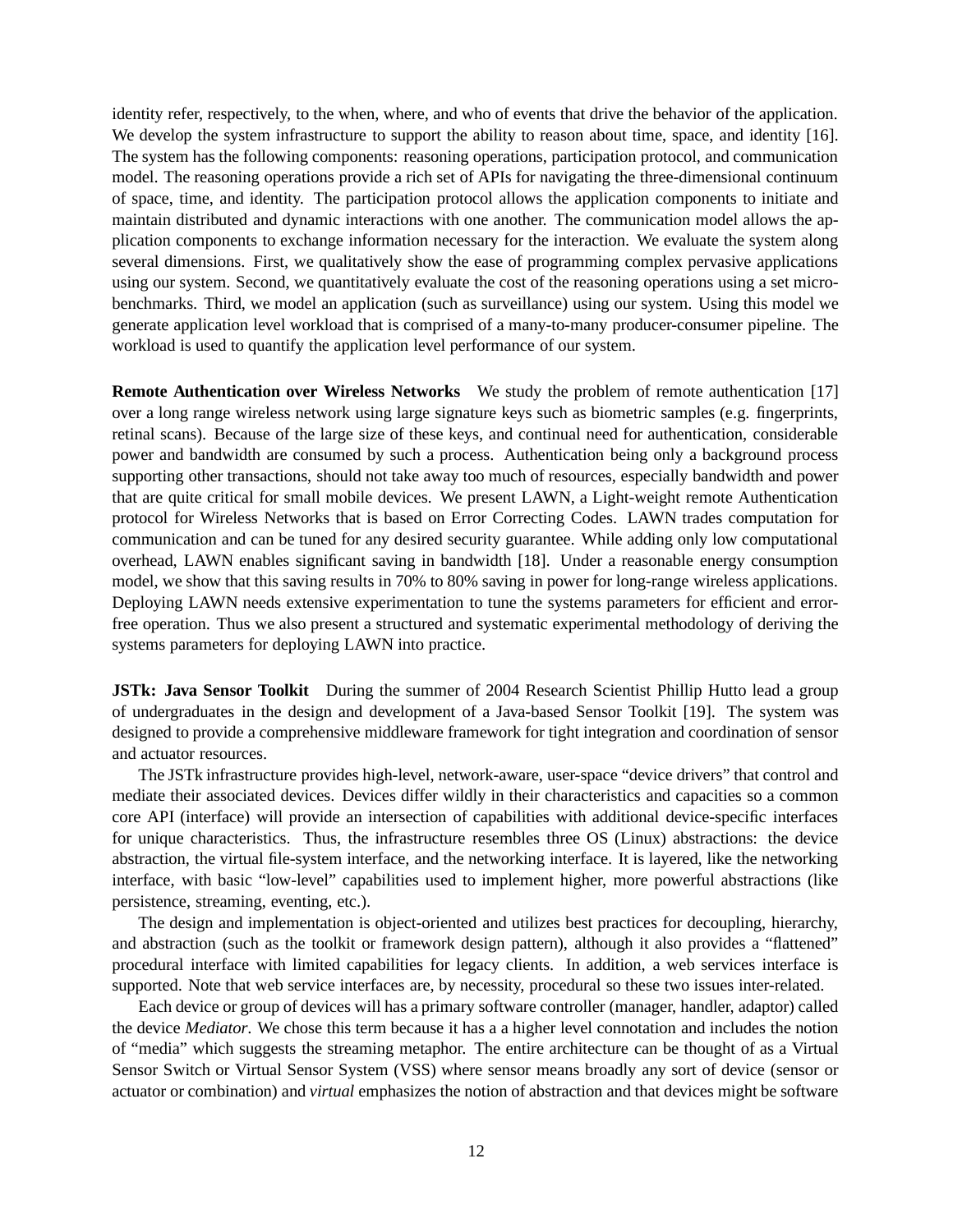entities as well.

As a minimum, the core interface provides capabilities for activating and acquiring the managed device and reading and/or writing (sending/receiving, sampling/displaying, etc.), and deactivating and releasing the device. A variety of I/O styles (blocking, non-blocking, async, variable granularity, etc.) are supported along with thread-safe interfaces.

Managing or controlling the device from a user-space mediator must rely on OS support. Special OSlevel techniques (such as a special user id that owns the device) are employed to avoid subverting access control. Otherwise, only advisory access control can be provided. That is, a client might access the device using a low-level OS interface, bypassing the access control checks in the mediator. This is an OS-dependent aspect of the architecture and one of the main benefits that would result from moving the mediator into kernel space (as, for example, a Linux kernel module).

Once we start considering the "network face" of the mediator, a variety of standard networking issues come into play. Ideally transport and security protocols should be selectable and interoperability should be provided. By default, we provide TCP command and data streams. UDP and RTP are supported by our use of the Java Media Framework. Custom transports can be included with some effort. The broad range we are attempting to cover makes it difficult to support a single transport. Some applications require reliability, others don't. Efficient transport of audio and video often requires the ability to drop a sample or frame from time to time.

In addition, once mediators are scattered across machines, some sort of naming/location mechanism is required. We provide a relatively simple, XML-based registry, initially centralized. Our design supports building or campus-scale systems and registry requests are relatively infrequent compared to data movement so a single, fast registry probably will suffice and can be federated for further scalability.

Failure-handling is another cross-cutting concern for network-aware applications. The registry implements leasing for failure detection and robust clean-up.

#### **2.3.7 Schwan**

#### **Pervasive Systems**

**Scheduling Real-Time Streams** This paper [20] describes an algorithm for scheduling packets in real-time multimedia data streams. Common to these classes of data streams are service constraints in terms of bandwidth and delay. However, it is typical for realtime multimedia streams to tolerate bounded delay variations and, in some cases, finite losses of packets. We have therefore developed a scheduling algorithm that assumes streams have window-constraints on groups of consecutive packet deadlines. A window-constraint defines the number of packet deadlines that can be missed in a window of deadlines for consecutive packets in a stream. Our algorithm, called Dynamic Window-Constrained Scheduling (DWCS), attempts to guarantee no more than x out of a window of y deadlines are missed for consecutive packets in real-time and multimedia streams. Using DWCS, the delay of service to real-time streams is bounded even when the scheduler is overloaded. Moreover, DWCS is capable of ensuring independent delay bounds on streams, while at the same time guaranteeing minimum bandwidth utilizations over tunable and finite windows of time. We show the conditions under which the total demand for link bandwidth by a set of real-time (i.e., window-constrained) streams can exceed 100and still ensure all window-constraints are met. In fact, we show how it is possible to guarantee worst-case per-stream bandwidth and delay constraints while utilizing all available link capacity. Finally, we show how best-effort packets can be serviced with fast response time, in the presence of window-constrained traffic.

**Energy-Aware Traffic Shaping** Sleep modes of wireless network cards are used to switch these cards into low-power state when idle, but large timeout periods and frequent wake-ups can reduce the utility of this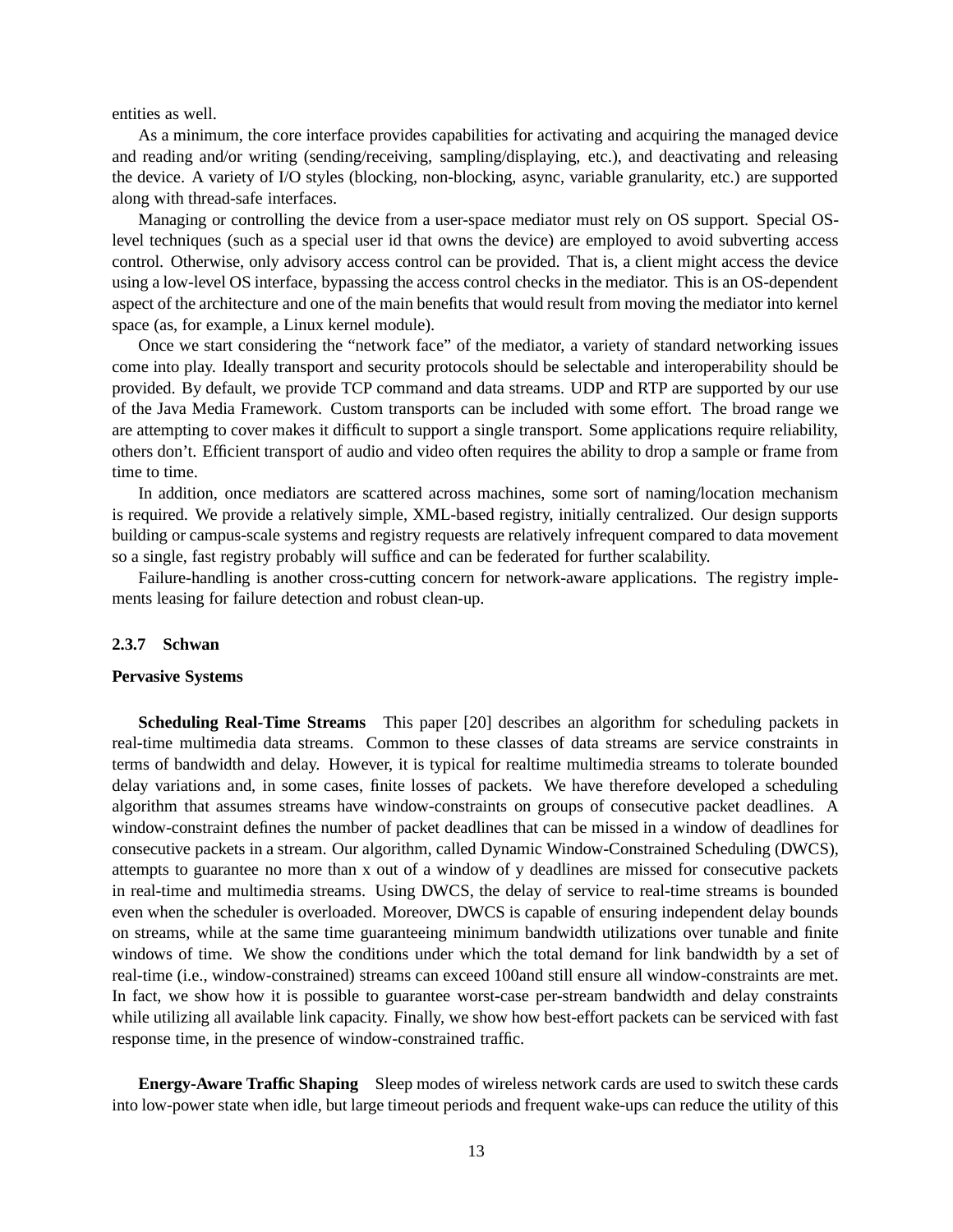approach. Modern processors offer the ability to switch CPU voltages or clock frequencies and therefore reduce CPU energy consumption, however, that can reduce the sleep duration of a network device, adversely affecting the achievable energy savings. This paper [21] describes an approach in which multiple resource managers cooperate to reduce a mobile device's energy consumption. This system-level approach is based on the integrated management of a real-time CPU scheduler, the frequency scaling capabilities of a modern processor, a QoS packet scheduler, and the low-power sleep mode of a wireless network card.

**Energy-Aware Media Transcoding** In distributed systems, transcoding techniques have been used to customize multimedia objects, utilizing trade-offs between the quality and sizes of these objects to provide differentiated services to clients. Our research [22] uses transcoding techniques in wireless systems to customize video streams to the requirements of users, while minimizing the energy costs. We introduce an approach to dynamically determine which transcoders to execute and where to execute them (e.g., client or server). The goal is to select appropriate transcoders (a) to provide clients with the quality of service they desire while (b) minimizing the energy consumption of the end-hosts in accordance with applicationspecific global energy management directives. This paper investigates sample transcoder functions for video streaming on handheld devices and introduces a mechanism for selecting the most appropriate transcoders and transcoder parameters. to smaller ones that are suitable for the limited resources of handheld devices or cellular phones. Frequently, the transcoding of data at one end-host of a client-server communication has consequences on the processing and communication requirements for both end-hosts. More than one transcoding function or set of transcoder parameters can be used to transform data into suitable forms, making it necessary to compare transcoders with respect to their potential provision of quality of service and energy savings. Energy-Aware Video Transcoding. This paper introduces the concept of global energy management directives, which coupled with energy-aware transcoding provides both application-specific QoS and system-wide energy management. It further evaluates sample transcoder functions for video streaming applications and it introduces an approach to selecting transcoders and transcoder parameters.

#### **High Performance Computing**

**System-level Resource Monitoring** Low-overhead resource monitoring is key to the successful management of distributed high-performance computing environments, particularly when applications have well-defined Quality of Service (QoS) requirements. The dproc system-level monitoring mechanisms [23] provide tools both for efficiently monitoring system-level events and for notifying remote hosts of events relevant to their operation. Implemented as extension to the Linux kernel, dproc provides several key functions. First, utilizing the familiar /proc virtual file-system, dproc extends this interface with resource information collected from both local and remote hosts. Second, to predictably capture and distribute monitoring information, dproc uses a kernel-level group communication facility, termed KECho, which implements events and event channels. Third, and the focus of this paper, is dproc's run-time customizability for resource monitoring, which includes the generation and deployment of monitoring functionality within remote operating system kernels. Using dproc, we show that (a) data streams can be customized according to a client's resource availabilities (dynamic stream management), (b) by dynamically varying distributed monitoring (dynamic filtering of monitoring information), an appropriate balance can be maintained between monitoring overheads and application quality, and (c) by performing monitoring at kernel-level, the information captured enables decision making that takes into account the multiple resources used by applications.

**Kernel Plugins** This paper [24] presents kernel plugins, a framework and mechanism for dynamic kernel specialization inspired by ideas borrowed from virtualization research. Plugins can execute arbitrary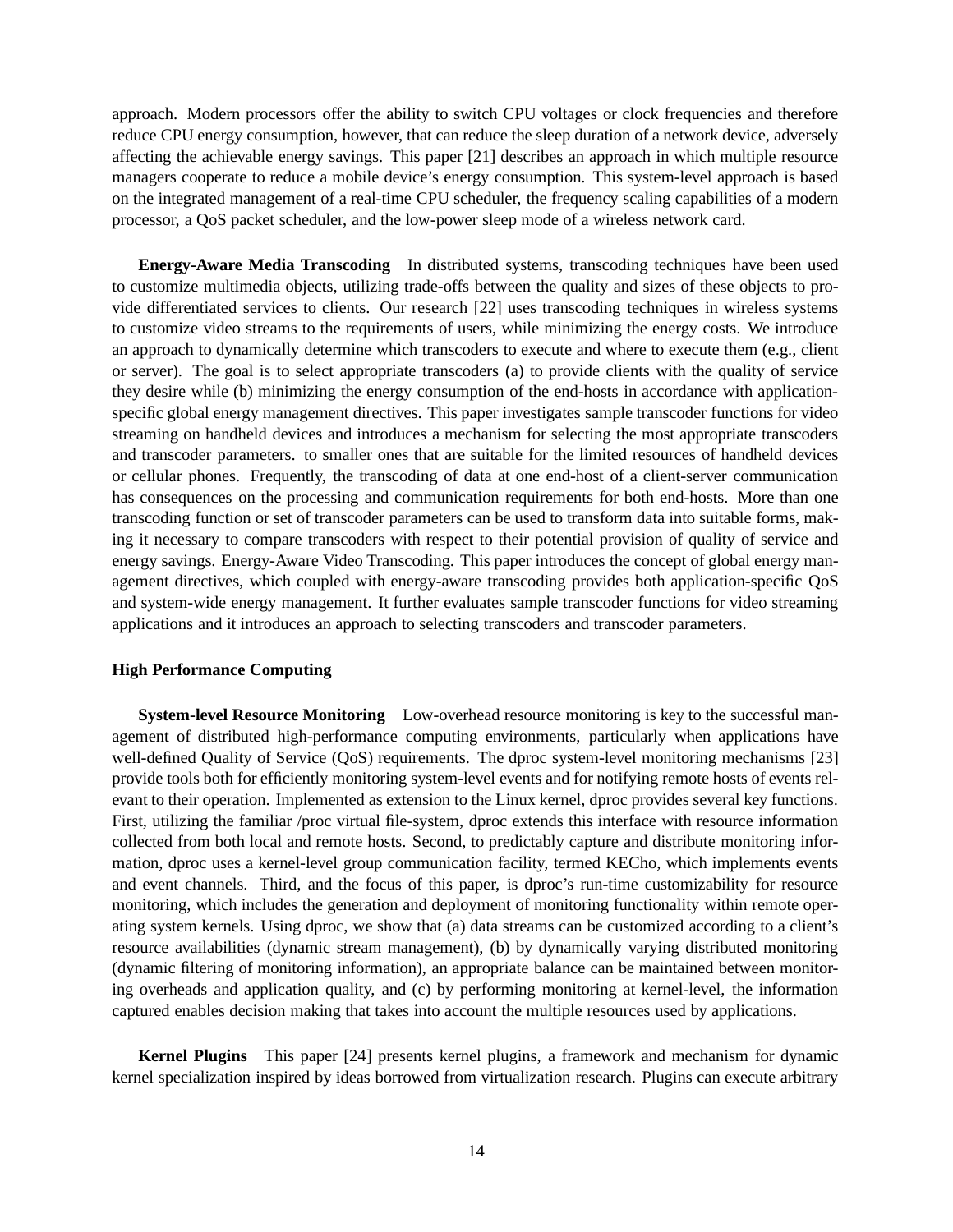user-provided functions such that neither safety nor performance are compromised. Three synergistic techniques are used to implement kernel plugins: (1) hardware fault isolation, (2) dynamic code generation, and (3) dynamic linking. Hardware fault isolation protects other kernel-level services from plugin misbehavior, dynamic code generation enables the rapid creation of arbitrary plugins, and dynamic linking governs the kernel/plugin interface.

The paper discusses the design and implementation of the kernel plugin facility as well as its advantages and shortcomings. Its use is demonstrated by a range of micro- and macro-benchmarks as well as a reallife application featuring plugins that dynamically transcode images served by a high-performance kernel web server. Benefits realized from plugins can be both qualitative (adapting services to clients' needs), and quantitative (improving performance through co-location of application plugin code with kernel services). Plugins are implemented on GNU/Linux and Intel's x86 platform. Reported performance results include plugin upcalls in 0.45-0.62 microseconds and plugin linking/unlinking in 3.1/1.6 microseconds on an 866 MHz Pentium III.

**Efficient End-to-End Data Exchange** We explore [25] the use of compression methods to improve the middleware-based exchange of information in interactive or collaborative distributed applications. In such applications, good compression factors must be accompanied by compression speeds suitable for the data transfer rates sustainable across network links. Our approach combines methods that continuously monitor current network and processor resources and assess compression effectiveness, with techniques that automatically choose suitable compression techniques. By integrating these techniques into middleware, there is little need for end user involvement, other than expressing the target rates of data transmission. The resulting network- and user-aware compression methods are evaluated experimentally across a range of network links and application data, the former ranging from low end links to homes, to wide-area Internet links, to high end links in intranets, the latter including both scientific (binary molecular dynamics data) and commercial (XML) data sets. Results attained demonstrate substantial improvements of this adaptive technique for data compression over non-adaptive approaches, where better compression methods are used when CPU loads are low and/or network links are slow, and where less effective and typically, faster compression techniques are used in high end network infrastructures.

**SOAP-binQ** There is substantial interest in using SOAP (Simple Object Access Protocol) in distributed applications' inter-process communications due to its promise of universal interoperability. The utility of SOAP is limited, however, by its inefficient implementation, which represents all invocation parameters in XML, for instance. This paper [26] aims to make SOAP useful for high end or resource-constrained applications. The resulting SOAP-bin communication protocol exhibits substantially improved performance compared to regular SOAP communications, especially when used in the internal communications occurring across cooperating client/servers or servers. Gains are particularly evident when the same types of parameters are exchanged repeatedly, examples including transactional applications, remote graphics visualization, and distributed scientific codes. A further improvement to SOAP-bin, termed SOAP-binQ, addresses highly resource-constrained, time-dependent applications like distributed media codes, where scarce communication bandwidth, for example, may prevent end users from interacting in real-time. SOAP-binQ offers additional quality management functions that permit SOAP to reduce parameter sizes dynamically, as and when needed. The methods used in size reduction are provided by end users and/or by applications, thereby enabling domain-specific tradeoffs in quality vs. performance, for example. An adaptive use of SOAPbinQ's quality management techniques presented in this paper significantly reduces the jitter experienced in two sample applications: remote sensing and remote visualization.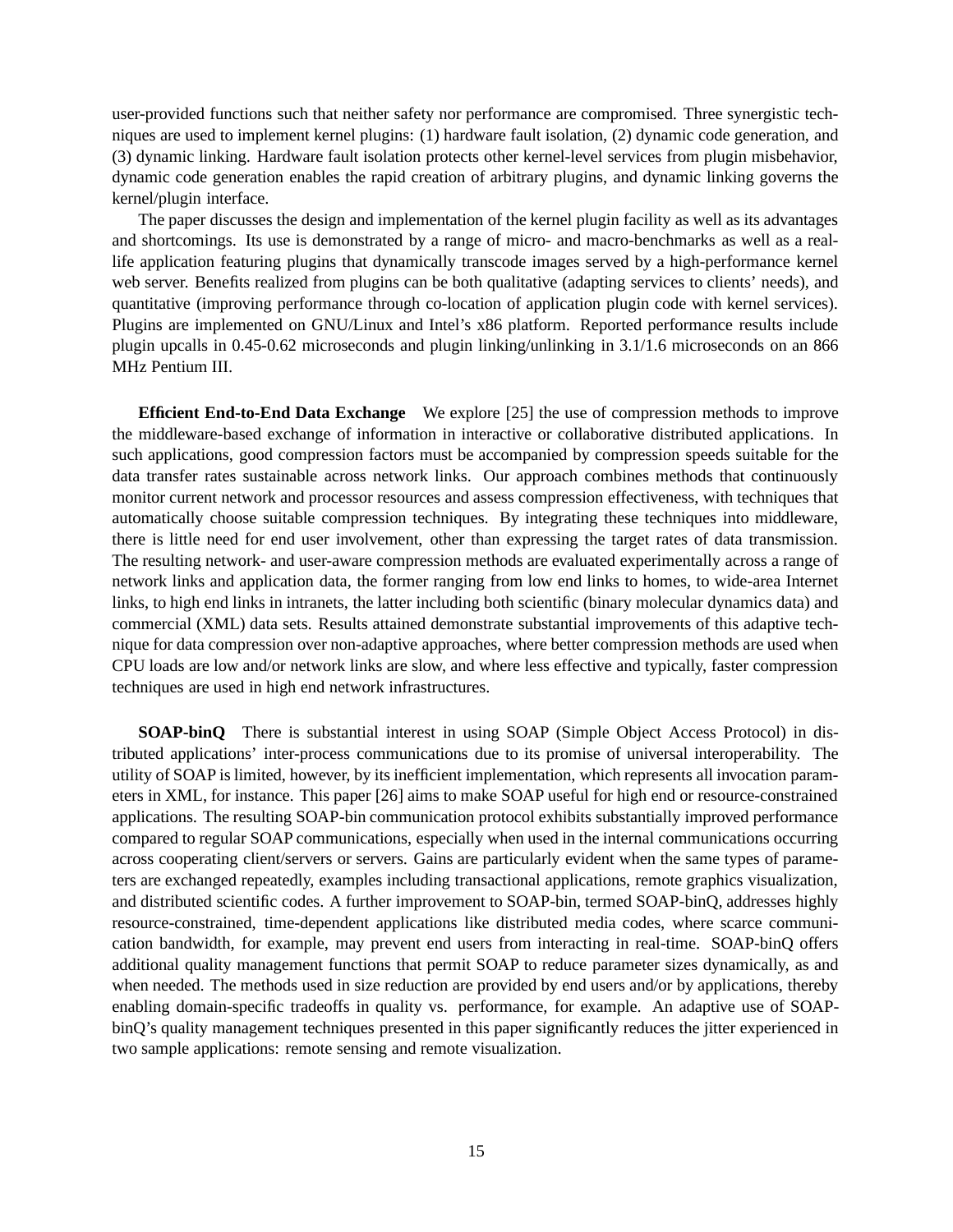**Differential Data Protection** We present a mechanism for providing differential data protection to publish/subscribe distributed systems, such as those used in peer-to-peer computing, grid environments, and others. This mechanism, termed security overlays, incorporates credential-based communication channel creation, subscription and extension. We describe a conceptual model of publish/subscribe services that is made concrete by our mechanism. We also present an application, Active Video Streams, whose reimplementation using security overlays allows it to react to high-level security policies specified in XML without significant performance loss or the necessity for embedding policy-specific code into the application.

### **2.4 Addendum to Findings**

#### **2.4.1 Sensor Lab Enhancements**

Further work on Sensor Lab was completed in 2005 most notably including development of UML-based framework classes as templates for device-specific Mediators. These classes factor out considerable commonality between Mediator instances and form a hierarchy, allowing device specialization via class specialization. Our Mediator class framework borrows elements from a somewhat similar infrastructure developed for the Berkeley Motes toolkit. We have borrowed design structure where appropriate and innovated as necessary to meet the specific unique requirements of our system.

Further work was completed on the registry system including integration of an access-control security framework utilizing the Java Authentication and Authorization Service (JAAS). Our prototype currently authorizes users identified in a UNIX-style password file residing on the registry host. This mechanism can be relatively easily replaced by any JAAS supported approach. We experimented briefly with an access and authorization information being stored in a MySql database (accessed via the JAAS framework) to demonstrate this flexibility. Access control is available at the device operation level mirroring roughly the actions that can be transmitted across a Mediator command channel.

Several Mediator instances were completed and made operational including those controlling temperature sensors, a robot, Berkeley Motes and a scrolling marquee sign (to demonstrate output-only devices). Mediators for several other device types were design and some prototyped to confirm the breadth and flexibility of our overall design.

A dedicated server host was purchased and installed in the College of Computing Systems Lab to support 24/7 execution of Mediators. That system has run several of the completed Mediators and has specifically been running the marquee sign Mediator for almost a year. We used the marquee sign as a test for developing more sophisticated application support, layered on top of a Mediator. The marquee application periodically harvests and displays interesting RSS headlines from sources such as Slashdot and CNN.

#### **2.4.2 Ramachandran**

Professor Ramachandran was invited to present a retrospective on the NSF RI award at the *NSF RI Experience Workshop* that was held July 2005, in UIUC. The presentation can be seen at the URL www.cc.gatech.edu/˜rama/nsf-ri/nsf-ri-pervasive-workshop-05/GT-presentation-nsfri-pervasive-workshop-05.pptand a paper reporting the experience appears in a proceedings and can be seen at the URL www.cc.gatech.edu/~rama/nsf-ri/nsf-ri-pervasive-workshop-05/Retrospective.pdf.

Two significant projects have been started in the last one year that are complementary to the ongoing efforts . The first one *Streaming Grid* explores extensions to the standard grid computing services for supporting streaming applications. A paper that presents a scheduler (*Streamline*) for such streaming applications is to appear in MMCN 2006 [28]. We have also installed the Globus toolkit on the clusters locally and are adding such streaming services to the toolkit.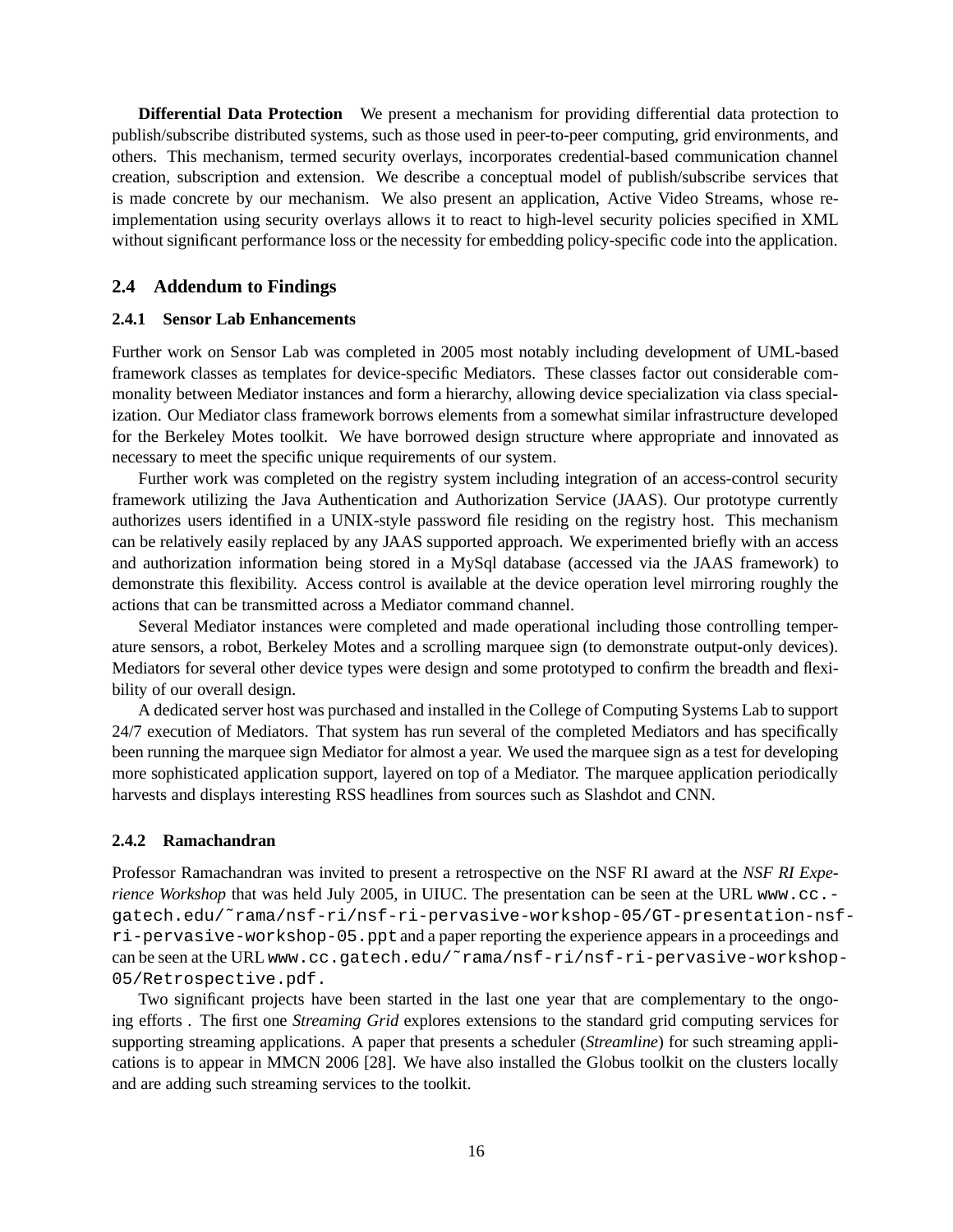The second one *SensorStack* explores transport and routing protocol issues in sensor networks. A paper that presents a novel sensor network protocol stack [29] and a paper that suggests techniques to improve packet delivery in sensor networks [30] are the output of this project thus far.

In addition to these newly initiated projects, the list of new publications since the 2004 annual report include [28, 31, 32, 33, 34, 35, 36, 37].

#### **2.4.3 Schwan**

The RI infrastructure enables much of the research output from Professor Schwan's group. In the area of middleware for high performance and distributed computing Professor Schwan's publication in 2005 include [39, 40, 41, 42]. In the area of middleware for pervasive systems it includes [43]. In the ares of systems principles for Multi-media and Pervasive Systems it includes [44, 45, 46, 47, 48, 49, 50].

#### **2.5 Training and Development**

We continue to attract bright and interested graduates and undergraduates to research projects in our group. Undergraduate participation in research within the College is facilitated by the excellent UROC program (www.cc.gatech.edu/program/uroc), coordinated by Amy Bruckman. A variety of institute-wide programs are also available (www.undergraduateresearch.gatech.edu)including a special fund sponsored by the president of Georgia Tech (PURA) and several NSF-sponsored projects. We were pleased to support four undergraduate on ITR-related projects during the Spring semester of 2004. They were: Ken Edwards (TVWatcher), Zachary Crowell (EventWeb), Garret Boyer (hardware-related), and Ilya Bagrak (MediaBroker). For details of the PURA program, along with a list of recipients, see the website.

Many of the ongoing ITR-related projects are partially staffed by students working in the context of the Systems Hackfest. This is a group of undergraduates who participate in various research projects for pay, course credit, or just for fun. Hackfest is supervised by Research Scientist Phil Hutto and runs throughout the year. Summer sessions are most productive and have recently involved 6-10 students. Students meet briefly in a weekly session to report progress and plan milestones for the coming week. The group meeting allows cross-fertilization of project ideas and helps to educate the students. In addition, it provides an opportunity for group brainstorming on design and debugging issues. Weekly project meetings are focused on specific research tasks and often involve relevant faculty, grad students and staff.

During the last year undergraduates have participated in the following projects: SensorLab, TVWatcher, MediaBroker, and EventWeb. We are also pleased by the number of undergraduates in our group who continue on to graduate study both here at Georgia Tech and at other top schools.

We believe the Hackfest is an excellent opportunity for initiating undergraduates into the form and substance of academic research. In addition, the size and maturity of the inter-related research efforts provides a fertile matrix for varied interactions and training. Each group – undergraduates, Masters students, PhD students, research scientists and senior faculty – have regular opportunities for cross-group interactions. For example, undergraduates can look to senior faculty for vision and research goals, to research scientists for design advice, to graduate students for technical assistance and literature questions, and to each other for day to day collegiality.

#### **2.5.1 Addendum to Training and Development**

Professors Ramachandran and Schwan graduated the following PhDs in 2004-2005:

1. Zack Kurmas, "Generating and Analyzing Synthetic Workloads using Iterative Distillation", August 2004. (Assistant Professor, Department of Computer Science & Information Systems, Grand Valley State University)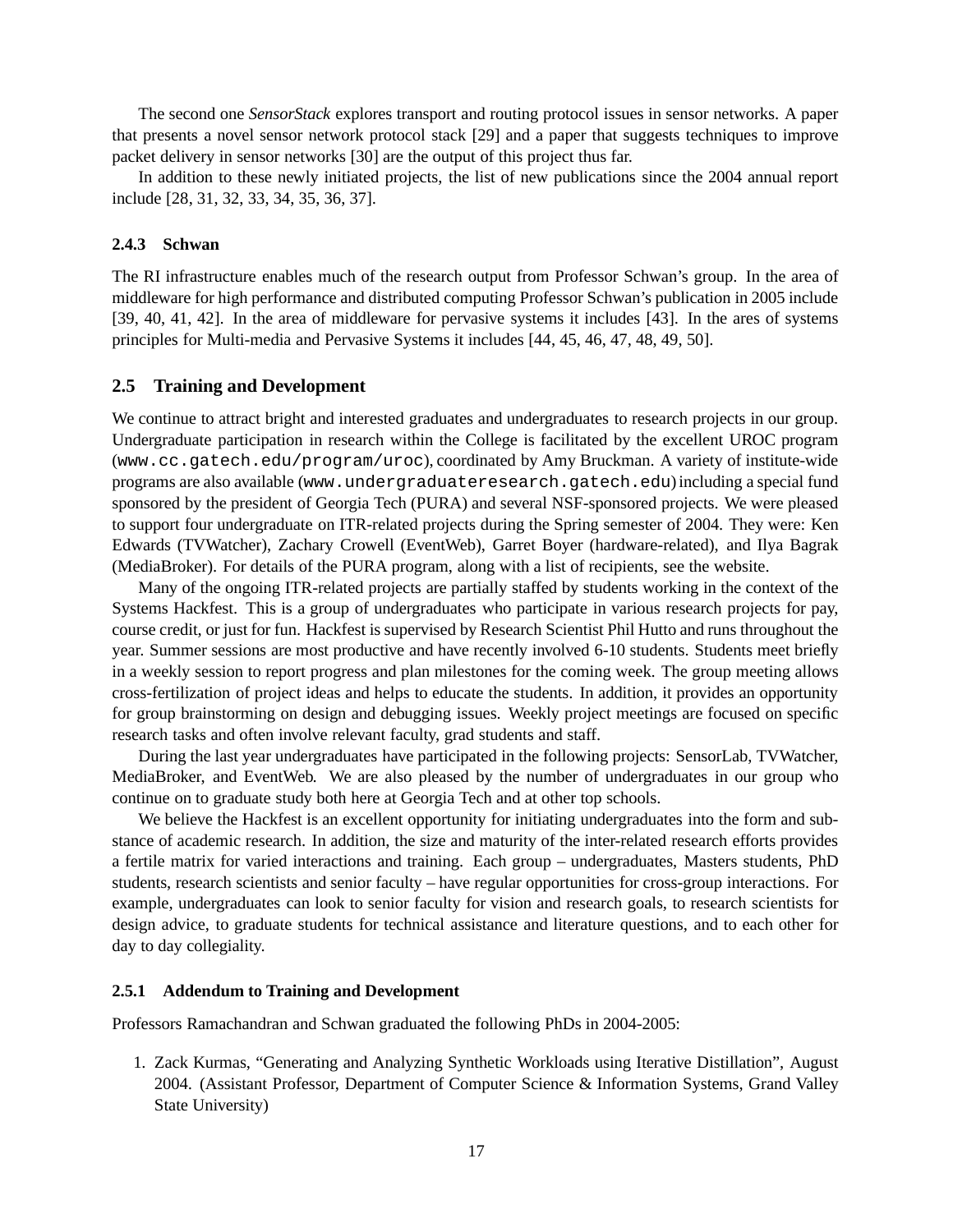- 2. Sameer Adhikari, "Programming Idioms and Runtime Mechanisms for Distributed Pervasive Computing", December 2004. (Intel Corp.).
- 3. Arnab Paul, "Application of Error Correcting Codes to Distributed and Pervasive Computing", May 2005. (Intel Corp.).
- 4. Josh Fryman "Power management in embedded devices", August 2005. (Intel Corp.).
- 5. Matthew Wolenetz, "Characterizing Middleware Mechanisms for Future Sensor Networks", August 2005. (Microsoft Corp.).
- 6. Byron Jeff, "A Variable Service Quality Framework for Enhancing User Perceived Quality of Real-Time Media Space Performance", Dec. 2005.
- 7. Patrick Widener, "Dynamic Differential Data Protection for High Performance and Pervasive Applications", Aug. 2005.
- 8. Yuan Chen, "Opportunistic Overlays; Efficient Content Delivery in Mobile Environments", June 2005.

Three students (associated with Professors Ramachandran and Schwan) won prestigious student fellowships and awards:

- 1. Ilya Bagrak (BS, Georgia Tech, August 2004) won an NSF Graduate Fellowship, an NDSEG graduate fellowship, and a DOE graduate fellowship (all in 2004). He also received an Outstanding Undergraduate Research Assistant award from the College of Computing in 2004. He is currently a graduate student at UC Berkeley.
- 2. Sanjay Kumar won a fellowship from Intel Corporation, \$46,000, May 2005.
- 3. Gerald Lofstead won a DOE student fellowship for Sandia National Laboratories, \$25,000, Oct. 2004.

# **2.6 Outreach**

The PI (Professor Ramachandran) was the program co-chair for the *International Workshop on Future Trends in Distributed Computing Systems (FTDCS)*, 2004, held in Suzhou, China. Professor Ramachandran was also one of four invited speakers at a two-day workshop held at National Chiaotung University in Taiwan on pervasive computing, in December 2003. In addition, he presented invited talks at several universities and Samsung Research Lab in South Korea. As a result of the Samsung visit, there is an ongoing dialogue to establish a joint research relationship between our group and Samsung.

During the summer of 2004 we have established comprehensive websites for all of our related projects and activities including personnel and publications. These websites offer extended abstract-style overviews of each project and discuss work in progress. We believe this effort will contribute to our research group's visibility.

Through the auspices of the Center for Experimental Research in Computer Systems (CERCS) we continue to invite and host key individuals from academia and commercial research labs engaged in complementary research. Recent visitors include: Prof. Krithi Ramamritham from IIT Bombay; Prof. Gilles Muller from Ecole des Mines de Nantes, France; Mathai Joseph from Tata research Development and Design Center; Prof. Peter Steenkiste from Carnegie Mellon University; and Dr. Sugata Ghosal, IBM India Research Lab.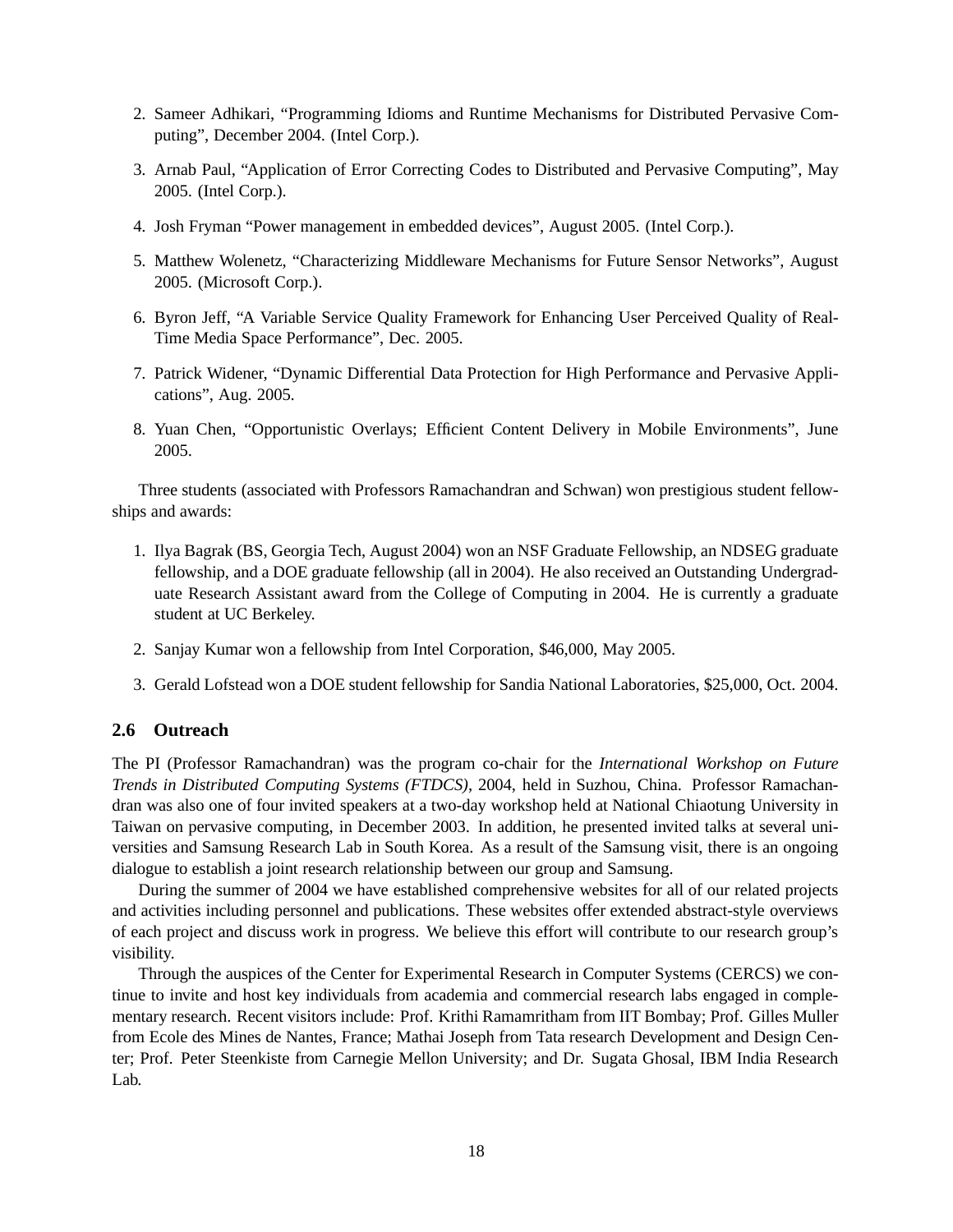The annual CERCS NSF/IUCRC Workshop on Experimental Research in Computer Systems was held in October 2003 and gave an opportunity for our group to interact with a distinguished list of advisory board members such as Philip Bernstein (Microsoft), Felipe Cabrera (Microsoft), Alan Ganek (IBM), Dennis Gannon (Indiana University), Daniel Reed (UNC Chapel Hill), and Raj Yavatkar (Intel).

We continue to place student members of our research group in interesting project-related internships, graduate programs and industry jobs. PhD student Xiang Song is spending the Summer and Fall of 2004 working with Dr. Raj Kumar at HP Labs in Palo Alto on grid infrastructure for "appliance computing." PhD student Namgeun Jeong has been working for several months at the Federal Reserve Bank in Atlanta with their cluster computing group. PhD student Bikash Agarwalla has recently returned to Georgia Tech after a year working at HP Labs in Palo Alto on interactive grid schedulers. Undergraduate Ilya Bagrak is currently pursuing a Master's degree at the University of California at Berkeley after graduating from Tech. Undergraduate Zachary Crowell is currently doing an internship at Microsoft; and Yavor Angelov is pursuing his PhD under Professor Ramachandran while employed at Microsoft. Former Master's student Derick Pack is joining a Naval Research laboratory in Charleston, South Carolina.

#### **2.6.1 Addendum to Outreach**

The annual CERCS NSF/IUCRC Workshop on Experimental Research in Computer Systems was held in October 2005 and gave an opportunity for our group to interact with a distinguished list of advisory board members from a number of companies including Boeing, Delta Airlines, Georgia Pacific, HP, IBM, Microsoft, ORNL, Sandia, TATA, and World Span. The students got an opportunity to present posters showing their research work to the visitors.

Professor Schwan served as the Program Chair for "High Performance Distributed Computing" (HPDC), IEEE/ACM, July 2005.

Recently, Professor Ramachandran has initiated dialogue with University of California at Irvine to explore the use of the Stampede distributed systems technology in their NSF ITR RESCUE project.

Several students had internships opportunities in research labs (Rajnish Kumar at NEC; Dave Lillethun at Motorola; Xiang Song at HP lab; Sanjay Kumar at Intel).

# **3 Publications and Products**

### **3.1 Publications**

A comprehensive listing can be found in the references section at the end of this document.

### **3.2 Website**

Please visit the grant website at:

www.cc.gatech.edu/˜rama/nsf-ri/

Individual project websites can be found by visiting the lead researcher's home site:

- Abowd www.cc.gatech.edu/fac/Gregory.Abowd/
- Ahamad www.cc.gatech.edu/fac/Mustaque.Ahamad/
- Essa www.cc.gatech.edu/fac/irfan/
- Fujimoto www.cc.gatech.edu/fac/Richard.Fujimoto/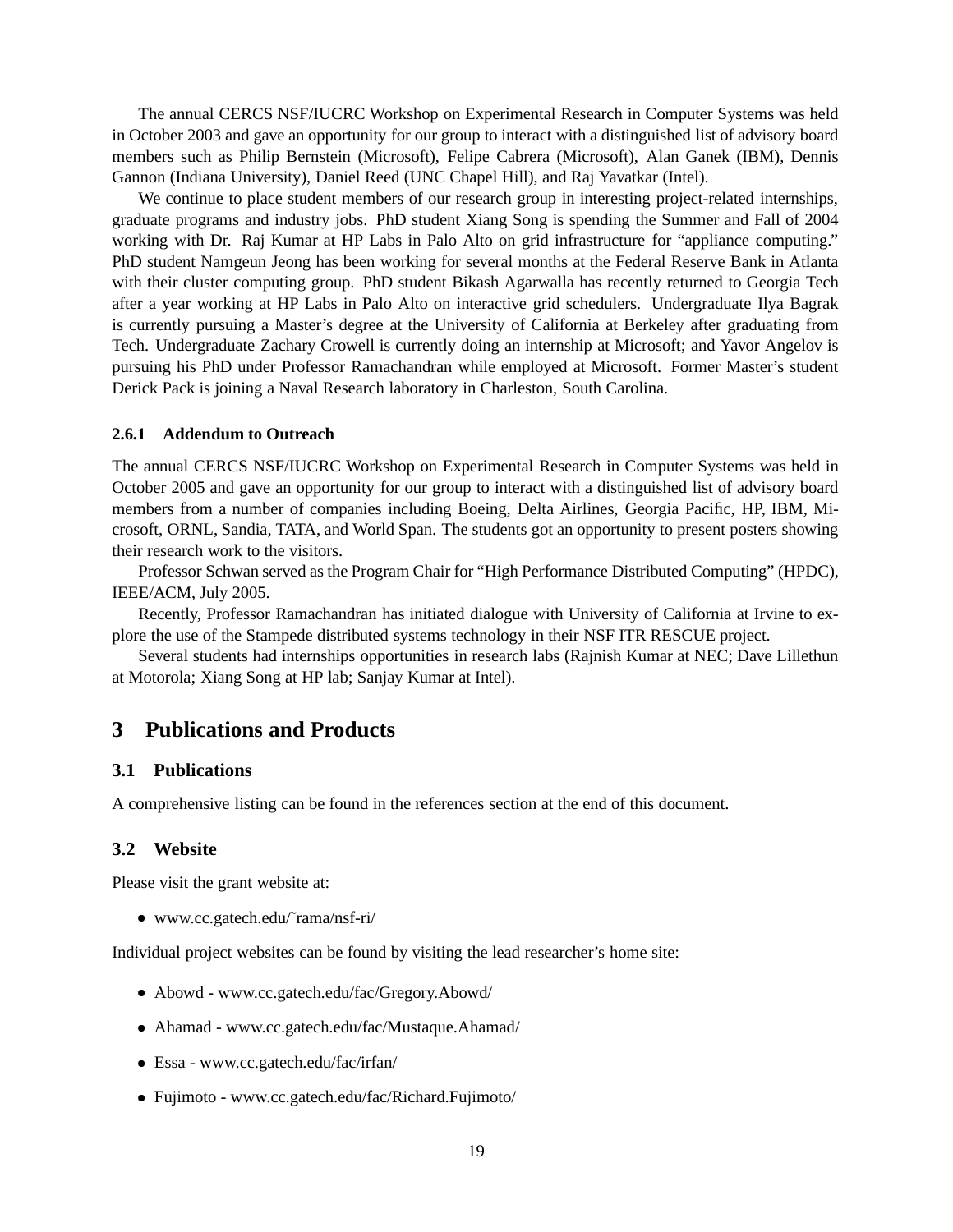- Jain jain.faculty.gatech.edu/
- Liu www.cc.gatech.edu/˜lingliu/
- Ramachandran www.cc.gatech.edu/˜rama
- Schwan www.cc.gatech.edu/fac/Karsten.Schwan/

# **3.3 Software**

Several allied projects have individual software releases made available to the community. Please visit the individual project websites for details.

# **3.4 Courseware**

Courses that have introduced research findings, utilized research artifacts or otherwise benefited from the grant include:

- CS 4803/8803 Multimedia Computing Systems
- CS 6210 Advanced Operating Systems
- CS 6230 Intro to High Performance Computing
- CS 7100 Intro to Graduate Studies
- CS 7200 Distributed Systems
- CS 7470B Mobile and Ubiquitous Computing
- CS 8803E Pervasive Computing with Distributed Sensors
- CS 4803/8803ENC Enterprise Computing
- CS 8803J High Performance Communication
- ECE 8823 Experiential Computing Systems
- ECE 8883A Sensor Enabled Embedded Systems

# **4 Contributions**

This work enhanced general understanding of the importance of the integrated infrastructure required for effective and efficient capture, access, and interpretation of streaming media. We believe that the various research artifacts resulting from the grant have served to emphasize and crystallize the importance of coordinated management of streaming media services. Moreover, we believe that the umbrella of this grant has helped to emphasize the wide-ranging application of the conceptual paradigm of media stream processing. Specific contributions have been made this year in three areas:

- taxonomy of pervasive computing infrastructure requirements;
- efficient middleware (computation, storage, and power) for stream management;
- and integration of cluster/grid compute engines into stream-based computations.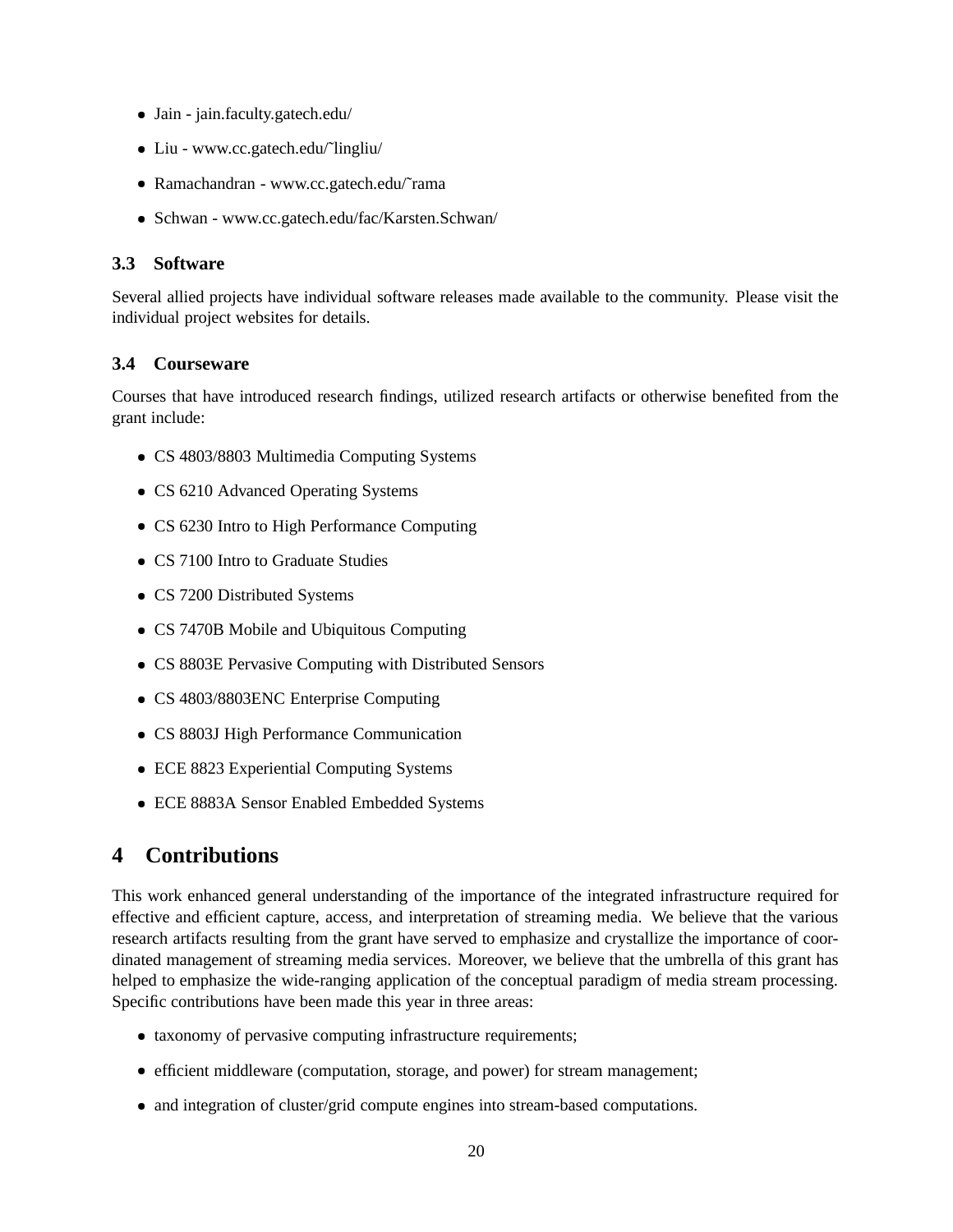Significant human and institutional resource development has been accomplished as described in previous sections of this report. We have also enabled the development of increasingly demanding and complex applications in our target application domains such as monitoring, surveillance, traffic simulation, and the semantic analysis of live, streaming media-rich events. Each of these application areas has potentially significant impact on significant issues facing society today such as homeland security and environmental management.

### **4.1 Addendum to Contributions**

The project as a whole has enhanced the quality of the research infrastructure available to the faculty and the students. It is not a stretch to say that much of the NSF ITR funded research (there more than a handful of ITR-medium projects at Georgia Tech) would not have been possible without the NSF RI award.

Further the RI has enabled industrial funding over the entire duration of the award. For example, in 2005 these additional industrial funding were received:

- 1. Karsten Schwan, Matt Wolf, Ron Hutchins, Neil Bright, "IHPCL Laboratory and Computational Science Venues", Intel Corporation, \$40,000 in cash, approx. \$120,000 in equipment, \$80,000 cost sharing, GT, Aug. 2005.
- 2. Karsten Schwan, Hsien-Hsin Lee, Santosh Pande, Kishore Ramachandran, and Tucker Balch, "Low Power Laboratory", Intel Corporation, equipment donation, approx. \$10,000, July 2005.
- 3. Karsten Schwan, David Bader and Matt Wolf, "Storage Server for Computational Science Laboratory", SUN AEG award, \$42,800, June 2005.

Professor Ramachandran summarized our experience with the award NSF RI Experience Workshop that was held July 2005, in UIUC. The presentation can be seen at the URL www.cc.gatech.edu/~rama/nsfri/nsf-ri-pervasive-workshop-05/GT-presentation-nsf-ri-pervasive-workshop-05.ppt and a paper reporting the experience appears in a proceedings and can be seen at the URL www.cc.gatech.edu/˜rama/nsf-ri/nsf-ri-pervasive-workshop-05/Retrospective.pdf.

# **References**

- [1] Xuehai Bian, Jim Rehg, and Gregory Abowd. "Sound Source Localization in the Home Environment", *Submitted for review*, 2004. Also available as Georgia Tech GVU Technical Report TR-GVU-04-06.
- [2] Mustaque Ahamad, Douglas Blough, Prahlad Fogla, Lei Kong, Subramanian Lakshmanan, Wenke Lee, Deepak Manohar, Arun Subbiah, and Michael Sun. "Agility in Security Guarantees: The Agile Store Project", *Submitted for review*, 2004.
- [3] David Hilley, Irfan Essa, Thad Starner, Matthew Wolenetz, Ahmed El-Helw, Phillip Hutto, and Kishore Ramachandran. "TV Watcher: Distributed Media Analysis and Correlation", *Submitted for review*, 2004. Also available as Georgia Tech CERCS Technical Report GIT-CERCS-04-25.
- [4] Hao Wu, Richard Fujimoto, and George Riley. "Analytical Models for Information Propagation in Vehicle-to-Vehicle Networks", *Vehicle Technology Conference (VTC)*, IEEE, September, 2004.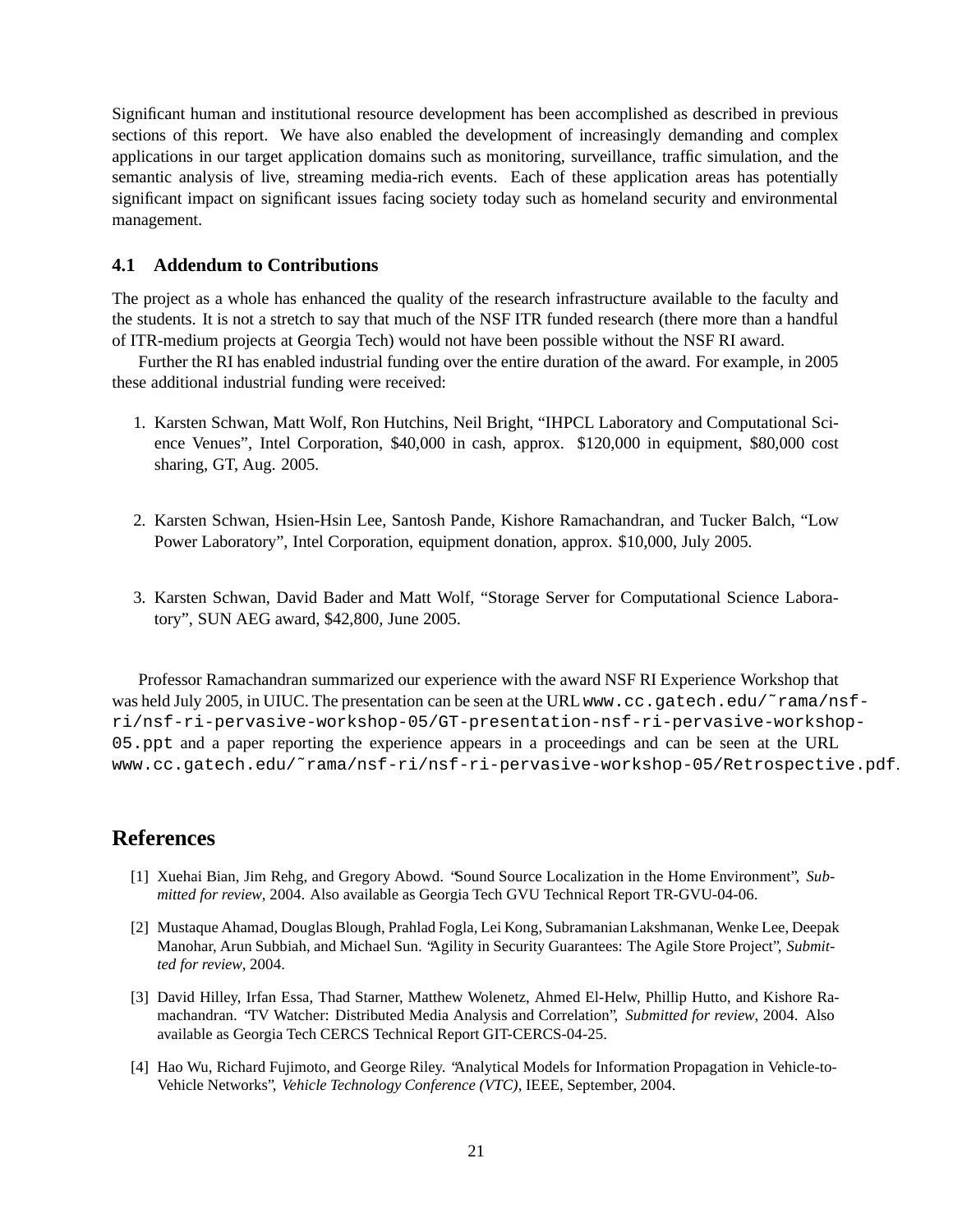- [5] Alred Park, Richard Fujimoto, and Kalyan Perumalla. "Conservative Synchronization of Large-Scale Network Simulations", *Proceedings of the Workshop on Parallel and Distributed Simulation (PADS)*, ACM/IEEE/SCS, June 2004.
- [6] George Riley, Mostafa Ammar, Richard Fujimoto, Alfred Park, Kalyan Perumalla, and Dongua Xu. "A Federated Approach to Distributed Network Simulation", *Transactions on Modeling and Computer Simulatin (TOMACS)*, ACM, Vol. 14(2), April 2004.
- [7] "MobiEyes: Distributed Processing of Continuously Moving Queries on Moving Objects in a Mobile System", *9th International Conference on Extending Database Technology (EDBT 2004)*, Springer-Verlag, March, 2004.
- [8] "TrustMe: Anonymous Management of Trust Relationships in Decentralized P2P Systems", *Proceedings of the Third International Conference on Peer-to-Peer Computing (P2P'03)*, IEEE, 2003.
- [9] Rajnish Kumar, Matthew Wolenetz, Biakash Agarwalla, JunSuk Shin, Phillip Hutto, Arnab Paul, and Umakishore Ramachandran. "DFuse: A Framework for Distributed Data Fusion", *Proceedings of the First International Conference on Embedded Networked Sensor Systems (SenSys'03)*, ACM, November, 2003.
- [10] Rajnish Kumar, Matthew Wolenetz, Brian Cooper, Bikash Agarwalla, Junsuk Shin, Phillip Hutto, Arnab Paul, and Umakishore Ramachandran. "Dynamic Data Fusion for Future Sensor Networks", *IEEE Transactions on Sensor Networks*, 2004. Under submission.
- [11] Martin Modahl, Ilya Bagrak, Matthew Wolenetz, Ramesh Jain, and Umakishore Ramachandran. "An Architecture for EventWeb", *Proceedings of the 10th International Workshop on Future Trends of Distributed Computing Systems (FTDCS'04)*, May, Suzhou, China, 2004.
- [12] Martin Modahl, Ilya Bagrak, Matthew Wolenetz, Phillip Hutto, and Umakishore Ramachandran. "MediaBroker: An Architecture for Pervasive Computing", *Proceedings of the Second Annual Conference on Pervasive Computing and Communications (PERCOM'04)*, March, Florida, 2004.
- [13] Martin Modahl, Bikash Agarwalla, T. Scott Saponas, Gregory Abowd, and Umakishore Ramachandran. "Towards a Standard Ubiquitous Computing Framework", *Proceedings of the Second International Workshop on Middleware for Pervasive and Ad-Hoc Computing (MPAC'04)*, October, 2004.
- [14] Vanish Talwar, Bikash Agarwalla, Sujoy Basu, and Raj Kumar. "Architecture for Resource Allocation Services Supporting Interactive Remote Desktop Sesssions in Utility Grids", *Proceedings of the Second International Workshop on Middleware for Grid Computing (MGC2004)*, October, 2004.
- [15] Matthew Wolenetz, Rajnish Kumar, Junsuk Shin, and Umakishore Ramachandran. "Middleware Guidelines for Future Sensor Networks." *Proceedings of the First Workshop on Broadband Advanced Sensor Networks (BASENETS'04)*, October, San Jose, California, 2004.
- [16] Sameer Adhikari. *Programming Idioms for Pervasive Computing* PhD Thesis, College of Computing, Georgia Institute of Technology, December 2004.
- [17] Arnab Paul. *Application of Error Correcting Codes to Distributed Pervasive Computing*. PhD Thesis, College of Computing, Georgia Institute of Technology, December 2004.
- [18] Arnab Paul, Rajnish Kumar, and Umakishore Ramachandran. "Computation-Communication Tradeoff for Power and Bandwidth Saving for Remote Authentication over Wireless Networks." Available as Georgia Tech CERCS Technical Report GIT-CERCS-04-01. Also submitted to IEEE INFOCOM'05.
- [19] Phillip Hutto, Simon Chen, Ryan Graciano, James Kim, Thomas Shanks, Rex Sheridan, Robert Thomas, Matthew Wolenetz, and Umakishore Ramachandran. "SensorLab: A Java Sensor Toolkit (JSTk)", *In preparation,* December, 2004.
- [20] Richard West, Yuting Zhang, Karsten Schwan and Christian Poellabauer. "Dynamic Window-Constrained Scheduling of Real-Time Streams in Media Servers", *Transactions on Computers*, IEEE, Vol. 53(6), June, 2004.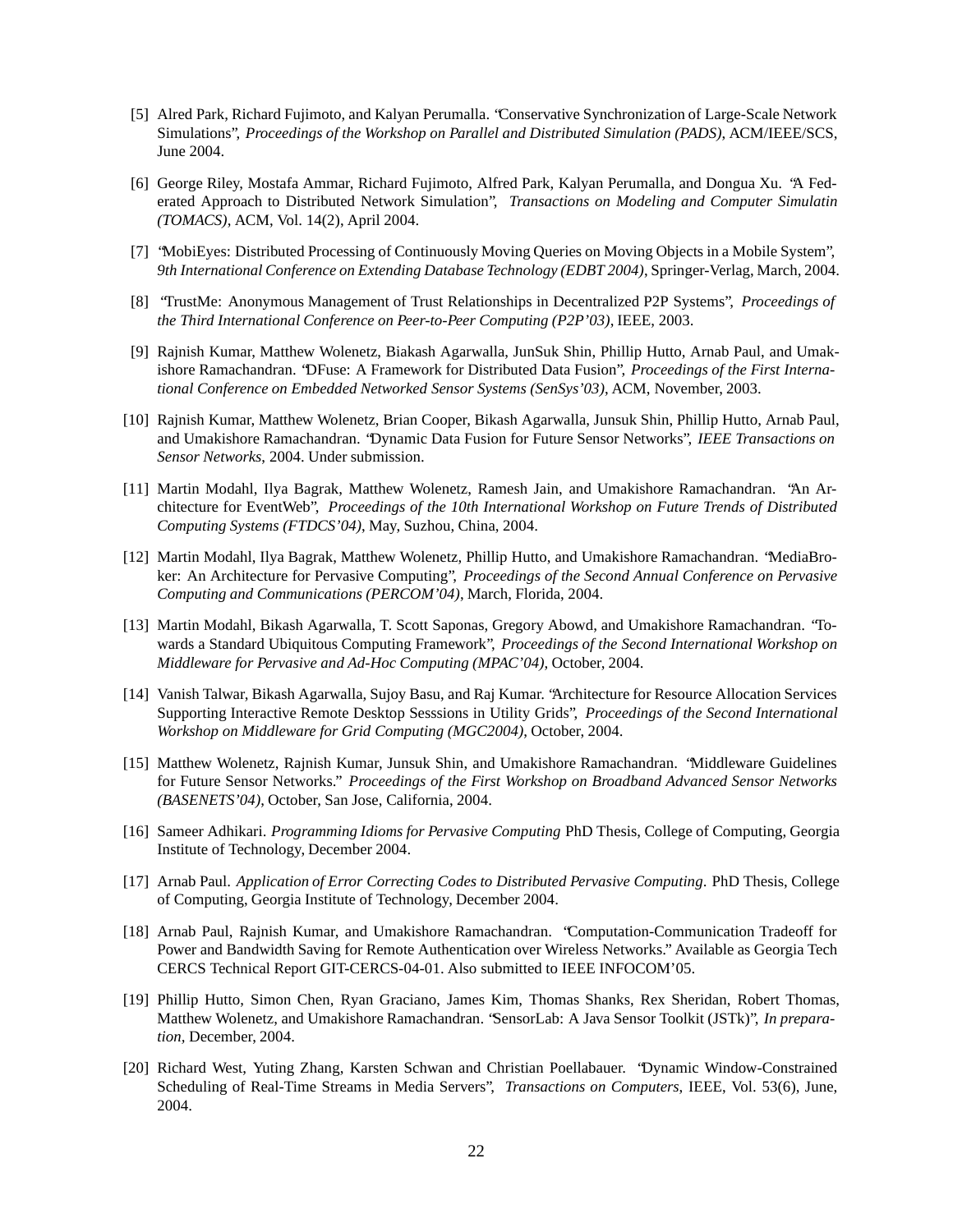- [21] Christian Poellabauer and Karsten Schwan. "Energy-Aware Traffic Shaping for Wireless Real-Time Applications", *Symposium on Real-time Systems and Applications (RTAS)*, IEEE/ACM, May, 2004.
- [22] Christian Poellabauer and Karsten Schwan. "Energy-Aware Media Transcoding in Wireless Systems", *International Conference on Pervasive Computing (PERCOM'04)*, IEEE, April, 2004.
- [23] Sandip Agarwala, Christian Poellabauer, Jiantao Kong, Karsten Schwan, and Matthew Wolf. "System-level Resource Monitoring for Distributed Applications", *Journal of Grid Computing*(invited), 2004.
- [24] Ivan Ganev, Greg Eisenhauer, and Karsten Schwan. "Kernel Plugins; When a VM is too Much", *Virtual Machine Research and Technology Symposium (VM)*, ACM/Usenix, May, 2004.
- [25] Yair Wiseman, Karsten Schwan, and Patrick Widener. 'Efficient End-to-End Data Exchange Using Configurable Compression", *International Conference on Distributed Computing Systems (ICDCS)*, IEEE/ACM, March, 2004.
- [26] Balasubramanian Seshasayee and Karsten Schwan. "SOAP-binQ: High Performance SOAP with Continuous Quality Management", *International Conference on Distributed Computing Systems (ICDCS)*, IEEE/ACM, March, 2004.
- [27] Patrick Widener, Karsten Schwan, and Fabian Bustamante. "Differential Data Protection in Dynamic Distributed Applications", *Annual Computer Security Applications Conference (ACSAC)*, December, 2003.
- [28] Bikash Agarwalla, Nova Ahmed, David Hilley, Umakishore Ramachandran. "Streamline: A Scheduling Heuristic for Streaming Applications on the Grid", *Thirteenth Annual MultiMedia Computing and Networking Conference (MMCN 2006)*, January 2006. (To Appear).
- [29] Rajnish Kumar, Santashil PalChaudhuri, Umakishore Ramachandran. "System Support for Cross-layering in Sensor Stack", Submitted for publication.
- [30] Junsuk Shin, Umakishore Ramachandran, Mostafa Ammar. "On Improving the Reliability of Packet Delivery in Dense Wireless Sensor Networks", Submitted for publication.
- [31] Matthew Wolenetz, Rajnish Kumar, JunSuk Shin, Umakishore Ramachandran. "A Simulation-based Study of Wireless Sensor Network Middleware", *International Journal of Network Management*, Vol 15, No. 4. (To Appear).
- [32] Martin Modahl, Bikash Agarwalla, T. Scott Saponas, Gregory Abowd and Umakishore Ramachandran. "UbiqStack: a taxonomy for a ubiquitous computing software stack", *Personal and Ubiquitous Computing*, Volume 10(1):21-27, Feb 2006, (To Appear).
- [33] Umakishore Ramachandran, Martin Modahl, Ilya Bagrak, Matthew Wolenetz, David Lillethun, Bin Liu, James Kim, Phillip Hutto and Ramesh Jain. "Mediabroker: a pervasive computing infrastructure for adaptive transformation and sharing of stream data", *Pervasive and Mobile Computing*, Volume 1, Issue 2 , July 2005, Pages 257-276.
- [34] Arnab Paul, Rajnish Kumar, Umakishore Ramachandran. "LAWN: A lightweight authentication protocol for wireless networks", *Proceedings of the 4th IEEE International Conference on Network Computing Applications (NCA 05)*, July 2005.
- [35] Yavor Angelov, Umakishore Ramachandran, , Kenneth Mackenzie, James Matthew Rehg and Irfan Essa. "Experiences with optimizing two stream-based applications for cluster execution", *Journal of Parallel and Distributed Computing*, Volume 65, Issue 6 , June 2005, Pages 678-691.
- [36] Rajnish Kumar, Arnab Paul, Umakishore Ramachandran. "Fountain broadcast for wireless sensor networks", *Proceedings of the Second International Workshop on Networked Sensing Systems (INSS 2005)*. San Diego, CA, June 2005.